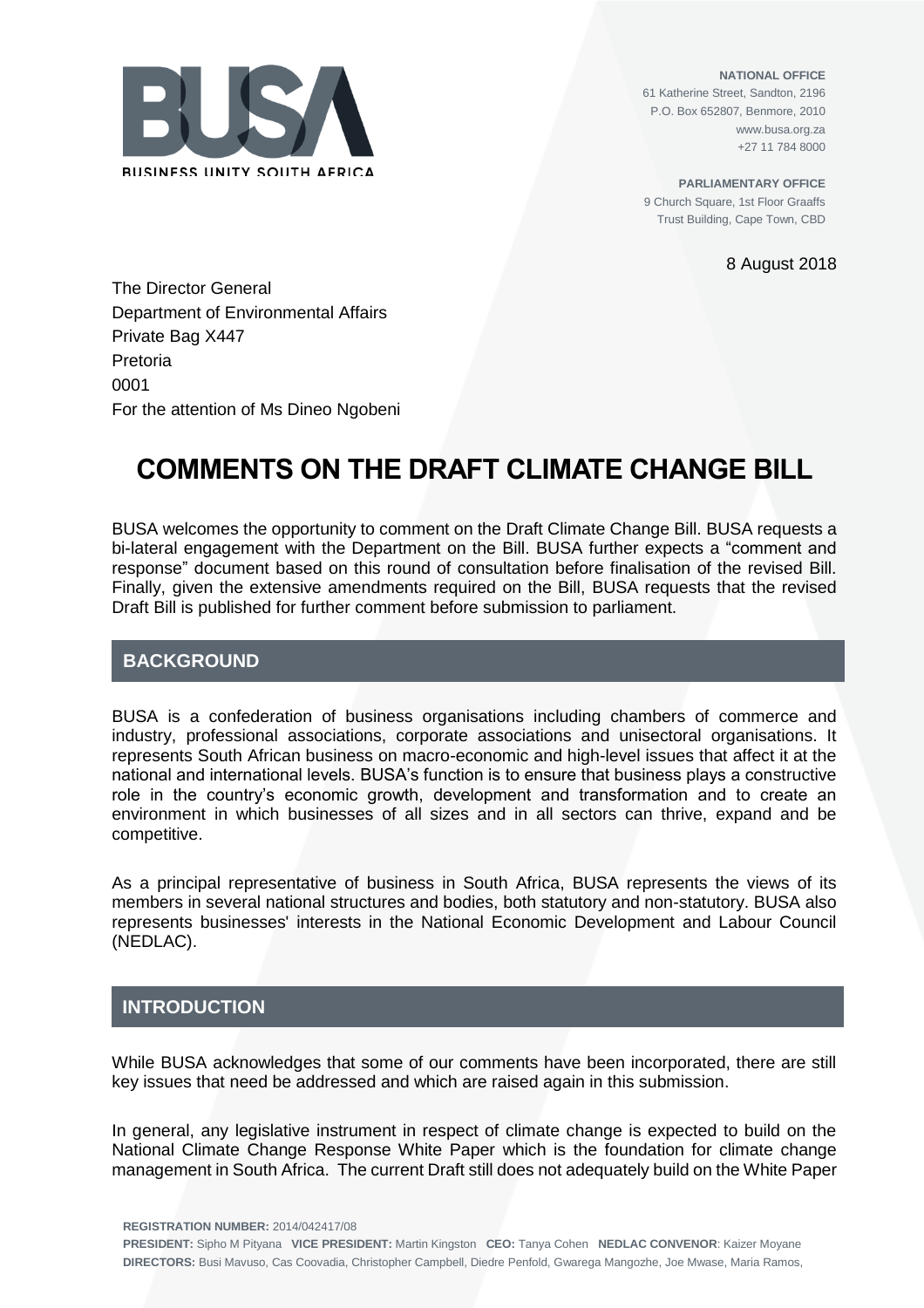

and needs significant revision in order align to as well as exclude provisions of NEMA as indicated in this submission.

BUSA has several critical challenges with the Draft Bill as written. Therefore, in addition to our comments below, BUSA includes for consideration - Annexure 1: Proposed Amendments to the Draft Climate Change Bill, and Annexure 2: Proposal for the establishment of a Presidential Climate Change Response Coordinating Commission.

# **GENERAL**

## **REGULATORY CERTAINTY**

BUSA notes that the Draft Climate Change Bill does not sufficiently build on the National Climate Change Response White Paper. In our view the legislative framework is intended and required to:

- be used to give appropriate regulatory effect to the White Paper and in so doing, ensure a holistic and aligned approach to climate change management;
- domesticate South Africa's international obligations in terms of the United Nations Framework Convention on Climate Change (UNFCCC) and its instruments;
- provide clear guidance to organs of state and stakeholders as to their obligations in terms of a climate change response in line with the Constitutional requirements, including the rule of law; and
- provide certainty and clarity on processes to be adopted in implementing all the different regulatory mechanisms, inclusive of adequate consultation and inter-governmental engagement.

Legislative uncertainty is a key impediment to investment in the country which South Africa, particularly in the current climate, can ill afford. The President's commitment to encouraging investment and employment opportunities ought to be a key consideration in driving both the content and regulatory structure of any legislation and has not in our view been factored into the Draft Climate Change Bill.

BUSA is concerned that as currently framed and in the absence of the requisite detail, the Draft Bill is too vague to ensure the necessary regulatory certainty not only to enable compliance and implementation but moreover, to ensure investment certainty and enable business planning and strategy. The need for legislative certainty is defined by the imperative to avoid vagueness which requires that laws must be written in a clear and accessible manner such that an average person is able to determine their obligations and the consequences for not meeting those obligations. Where these obligations and consequences are postponed in indefinitely in the Bill, the required certainty is not achieved.

The draft Bill remains largely restricted to empowering the Minister with discretionary powers, without clearly articulating the full scope and consequences of the exercise of this discretion. It is noted that the National Framework is intended to provide the necessary detail however, for the reasons articulated below, the Bill should be the sole vehicle to regulate climate change matters, with appropriate supporting regulations as is already contemplated. It was previously contemplated and discussed that many of the aspects to be addressed via these broad and vague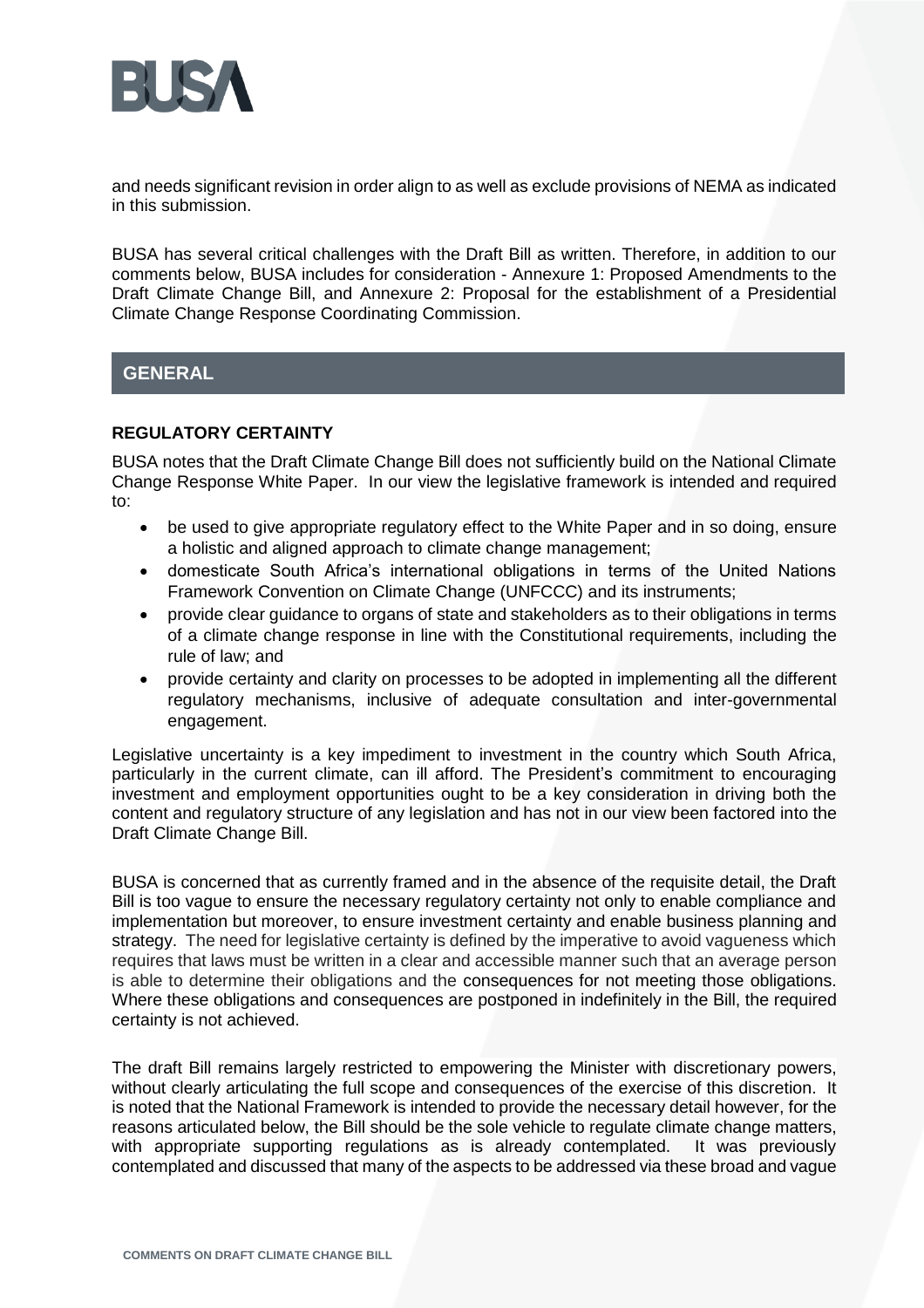

legal instruments would be addressed via appropriate regulations. However, the Bill itself needs to provide sufficient information to ensure that the contents of the regulations does not come as a surprise when they are published.

As previously submitted BUSA is of the opinion that the information which is necessary to give substance is already available to the Department and should have been considered and appropriately applied in developing the Bill. Rather, it appears that key documents have not been considered in the drafting. The documents referred to are as follows:

- The Integrated Mitigation System including the methodologies contained therein;
- Alignment of the carbon budget with the proposed carbon tax;
- The Long-Term Adaptation Scenarios and Adaptation Strategy; and
- The National Climate Change Response White Paper.
- Text of Paris Agreement.

It is understood that government wishes to "mainstream" climate change considerations into all policies, legislation and programmes of other government departments. BUSA supports this goal but believes that, as currently framed, insufficient attention has been paid to the Constitutional challenges posed by encroaching on the competencies of national, provincial and municipal spheres of government, particularly in relation to planning.

As currently drafted, conflict is considered likely. The Intergovernmental Relations Act seeks in the first instance to avoid conflict in preference to addressing it once conflict has arisen. The inclusion of the trumping provision (Chapter 1, Section 5 of the Draft Bill) is not supported and BUSA argues that for legal certainty, the potential areas of conflict be addressed before finalising the Bill.

Appropriate co-operative governance processes and structures, which already exist, should be used and consideration should be given to establishing specific institutional arrangements through this Bill instead of providing for a discretionary power that already exists in NEMA.

Importantly, the White Paper clearly articulates an integrated approach where a range of policy and legislative instruments work together to achieve emission reductions. BUSA is therefore still deeply disappointed to note that there has still been no attempt to align the carbon budget and carbon tax instruments, as is currently proposed in the Department's Integrated Mitigation System report, despite numerous commitments from the Department and National Treasury to do so, this is explored further in the "Misalignment and Duplication with Other Legislation" section below. BUSA is adamant that this alignment must be concluded before the finalisation of either this Bill or the revised Carbon Tax Bill.

#### **SPECIFIC ENVIRONMENTAL MANAGEMENT ACT**

BUSA is supportive of a Specific Environmental Management Act (SEMA) with exclusions as several NEMA provisions do not apply within a climate change context. While the Thabametsi Case sets a precedent that climate change must be considered within the ambit of "environment', the holistic management of climate change and its impact extends beyond pure environmental issues.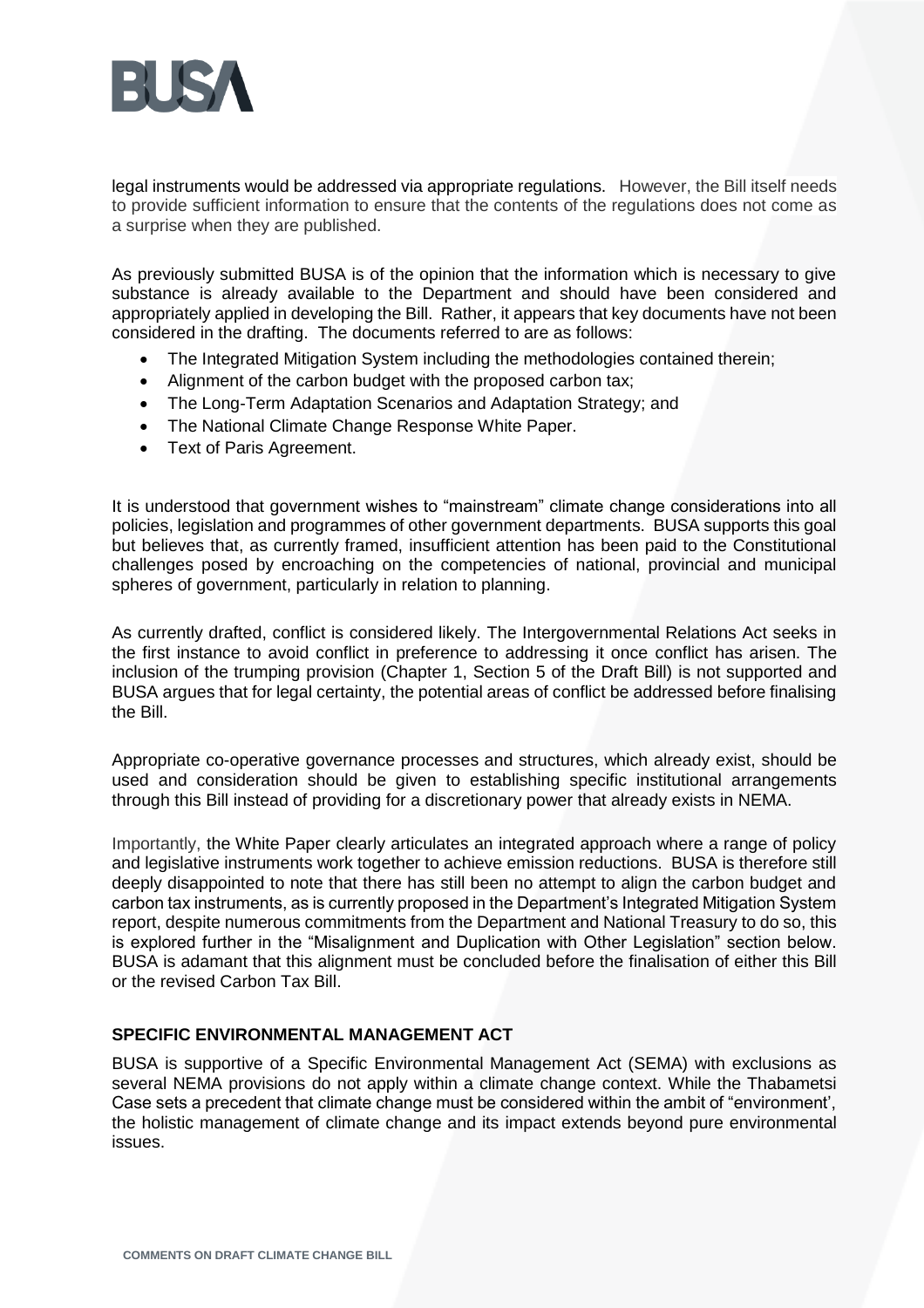

Notwithstanding the above, statements were made at the Gauteng Provincial public stakeholder engagement that a decision on whether the Bill is a SEMA or a stand-alone Act outside of the provisions of NEMA has not been taken.

Even more concerning is that there are instances in the Draft Bill where reference is made to NEMA and its provisions which creates legal ambiguity and further uncertainty given the inclusion of certain clauses and exclusion of others. For example, NEMAQA states that "*This Act must be read with any applicable provisions of the National Environment Management Act*". – there is no such statement in the Draft Bill. However, Section 3. (a) states that "*the interpretation and application of this Act must be guided by the national environmental management principles set out in section 2 of the National Environmental Management Act*;".

A SEMA would offer sufficient flexibility to deal with the significant complexities of climate change management. In BUSA's view it is imperative that a decision on whether the Bill is a SEMA, or a standalone Act be made prior to finalisation of the Bill, as it affects the manner in which the Bill is drafted in a number of ways. For example, if it is a SEMA, specific exclusions of provisions which do not apply within a climate change context need to be included; if it is not a SEMA then provisions in NEMA which would be helpful, like alternative dispute resolution mechanisms need to be specifically included.

Based on legal opinion BUSA believes that the following sections of NEMA do not apply:

- Application of the NEMA duty of care (Section 28) as it specifically relates to the context of environmental pollution which cannot apply in the case of an exceedance of a carbon budget. The DEA comment and response document clearly indicates that a special provision is intended for a carbon tax to be applied as the penalty of exceedance of a carbon budget, which does not lend itself to this particular provision as is intended by NEMA.
- Application of NEMA criminal offences for exceedance of carbon budget (see below in this submission); and
- Compliance and enforcement risks (section 31, 32 and 33 of NEMA) as it relates to exceedance of carbon budgets that are intended to be penalised through the application of a carbon tax where a choice has been given to the entity on whether to pay the carbon tax or undertake mitigation, which cannot be further penalised when such a choice is actioned.

## **INTERNATIONAL COMMITMENTS**

Throughout the document, reference is made to South Africa's international obligations in a very vague and undefined manner.

A primary objective of the Bill must be to ensure the implementation of the Nationally Determined Contribution (NDC), particularly within the framework provided by the Paris Agreement to which South Africa subscribes. In general, the Bill appears to be written outside of the context of the Paris Agreement. In particular, the Bill fails to recognise the role of the non-state actors in the implementation of the NDC, for which the Paris Agreement makes specific provision.

This Bill focusses entirely on a command and control approach, which results in the collaborative approach envisaged by the Paris Agreement being ignored. It is completely unacceptable to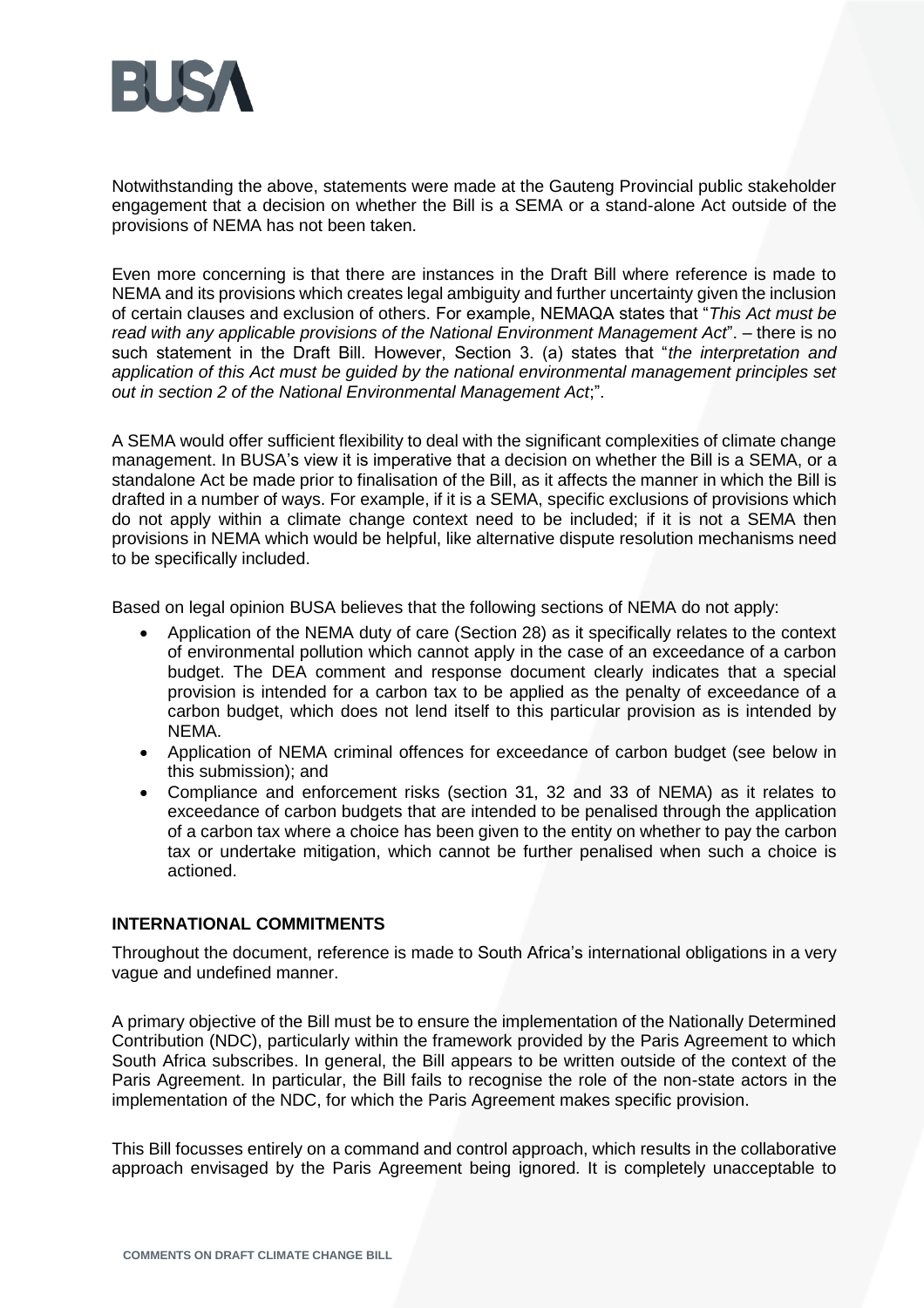

propose a unilateral approach to setting the limits contemplated for carbon budgets and SETS, which will have a significant impact on the economy and individual businesses, without any reference to the affected parties.

Publication of a Bill, which does not recognise the roles of non-state actors in a national environment where the President has called on all citizens to be part of the solution, reflects a staggering rejection by a government department of the vision articulated by the President.

The Bill must make clearer references to South Africa's international obligations under the Paris Agreement (see proposal in Annexure 1).

#### **NATIONAL ENVIRONMENTALLY SUSTAINABLE FRAMEWORK (CHAPTER 2, SECTION 6)**

BUSA is opposed to relegating substantive portions of the Bill to future documents and regulations. Business does not support this approach in principle as it makes it almost impossible to evaluate the impact and effect of the Bill. In BUSA's view, this high-level drafting approach results in uncertainty and vagueness which, in order to comply with the Rule of Law enshrined in the constitution must be avoided to ensure certainty as to what is required for those that are bound to perform in terms of the legislation. The enabling power to develop yet another framework, particularly when the Draft Bill is framework legislation is not supported. The Climate Change Bill is a key piece of legislation that has been long awaited and requiring a further framework to be developed within 2-years will only further delay implementation of the Climate Change Bill

Furthermore, incorporating a Framework in the climate change context was not considered or discussed previously. The National Air Quality Management Framework is but one of three regulatory layers which applies in the air quality context, and given our experience in this instance, a Framework is likely to result in legal uncertainty, particularly with regards to the legal status of its provisions, regulatory duplication and conflicting obligations. In the development of new legislation and regulatory mechanisms, it is critical to consider the shortcomings of and challenges resulting from other legislation, particularly similar framework legislation. A Framework, in our view, is not required and introduces unnecessary complexity and uncertainty in the climate change space.

The time constraints the Department faces and the need to publish a Climate Change Bill as soon as possible is recognised, however BUSA reiterates its support for the development of a more detailed Climate Change Bill accompanied by supporting regulations.

In addition to the Framework, it is contemplated that multiple other mechanisms and plans, programmes and strategies will still be developed, which exacerbates the already unsatisfactory vagueness of the legislation.

#### **INSTITUTIONAL ARRANGEMENTS AND COORDINATION (CHAPTER 2, SECTION 8)**

Inter-ministerial committees are generally established by the President for specific purposes and are generally temporary in nature. BUSA does not believe that it is appropriate for such a committee to be established by statute. If such a high-level coordinating structure is really required, consideration should be given to using the model of the Presidential Infrastructure Coordinating Commission, which is established by statute (See Annexure 2 for BUSA's proposal on the establishment of a Presidential Climate Change Coordinating Committee).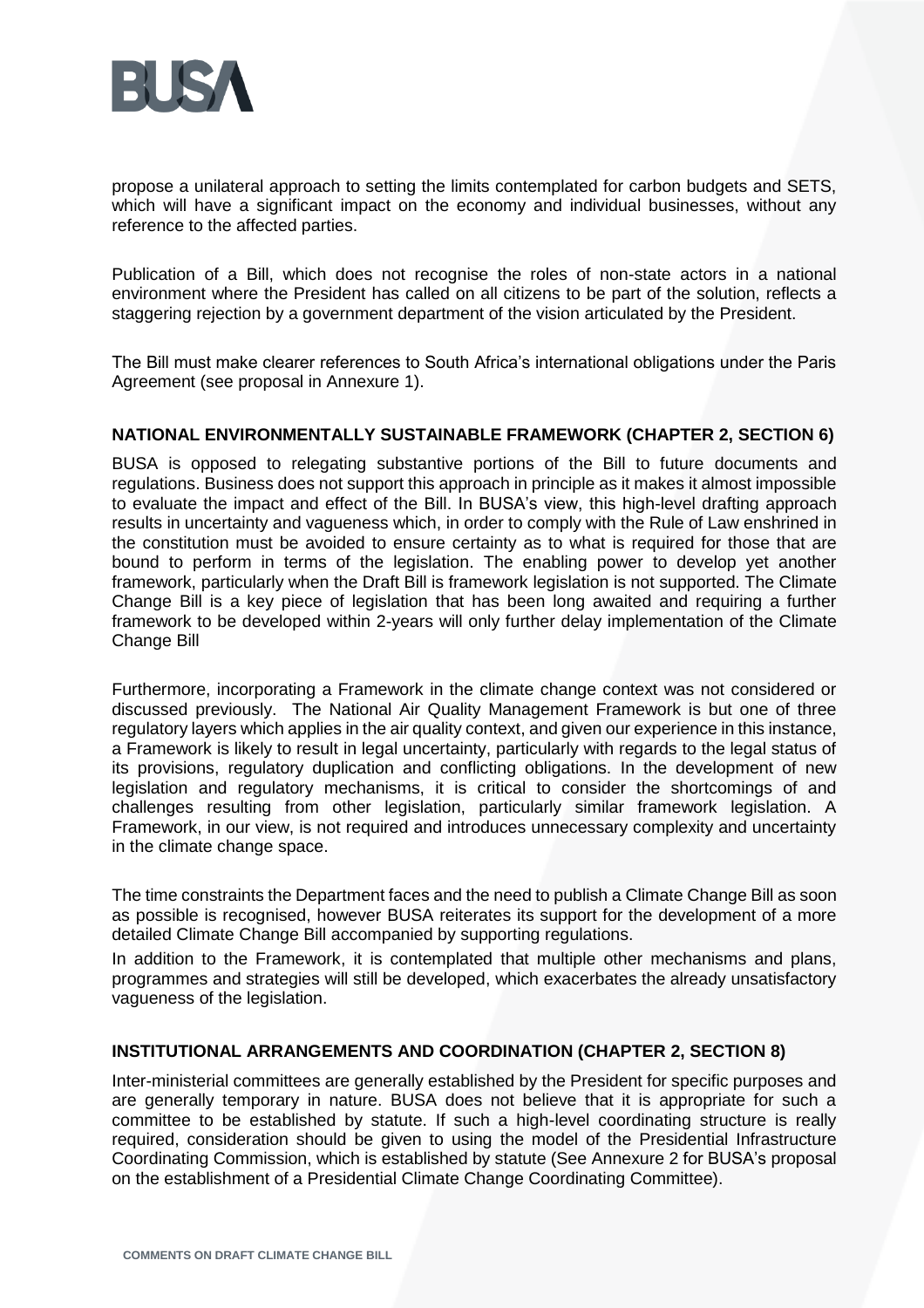

BUSA believes that it is not correct to assume that **all** aspects of climate change are part of the function of environmental affairs. The assumption results in under the jurisdiction of the Department of Environmental Affairs in a manner, which contemplates the DEA essentially assuming overall responsibility of the national climate change response as contemplated in the Bill and consequently imposing obligations on other departments and spheres of government. BUSA suggests redrafting, see the proposal in Annexure 1.

## **THE ROLE OF PROVINCIAL AND LOCAL GOVERNMENT (CHAPTER 3)**

## **Challenges**

The Bill envisages a substantial role for provincial and local government authorities. This is evident from the outset as one of the objectives of the Act is stated to:

*"2. (a) provide for the coordinated and integrated response to climate change and its impacts by all spheres of government in accordance with the principles of cooperative governance".* 

A coordinated approach whereby climate change considerations are streamlined into the functions of each sphere of government is supported, however BUSA cautions against assigning roles best performed at the level of national government to provincial and local authorities as these spheres of government do not have the necessary authority to administer them and may lack the capacity to do so. The Cooperative Governance and Traditional Affairs (COGTA) Minister Dr Zweli Mkhize stated in Parliament in May 2018 that $1$ :

- 31% of the country's municipalities "remain dysfunctional or distressed"
- 31% are "almost dysfunctional"
- 31% are "reasonably functional"
- 7% are "well-functioning"

In the face of this admission, it is deeply concerning that additional critical functions for local government are contemplated in Draft legislation which is best managed at national level.

While we acknowledge the importance for government to work in an integrated manner, one should be mindful of the fact that province and local government's areas of executive competence arise not only from an assignment from national government, but also directly from the Constitution itself. Where assignment of functions is provided for, regard should be given to the nature of those functions, the suitability of the relevant sphere of government to effectively administer that task as well as their capacity to do so.

## *Provincial government*

 $\overline{a}$ 

Section 125 of the Constitution states that the executive authority of a province vests in the Premier and his Executive Council, who has the inherent authority to implement all national legislation falling within the functional areas listed in Schedule 4 or 5 of the Constitution. The province also has the authority to implement national legislation dealing with functional areas outside of schedule 4 or 5, provided those functions have been assigned to provincial government by an Act of Parliament and *such an assignment is only permissible to the extent that the province has the administrative capacity to assume effective responsibility*.

<sup>1</sup> <https://www.news24.com/SouthAfrica/News/mkhize-87-municipalities-dysfunctional-require-urgent-intervention-20180515>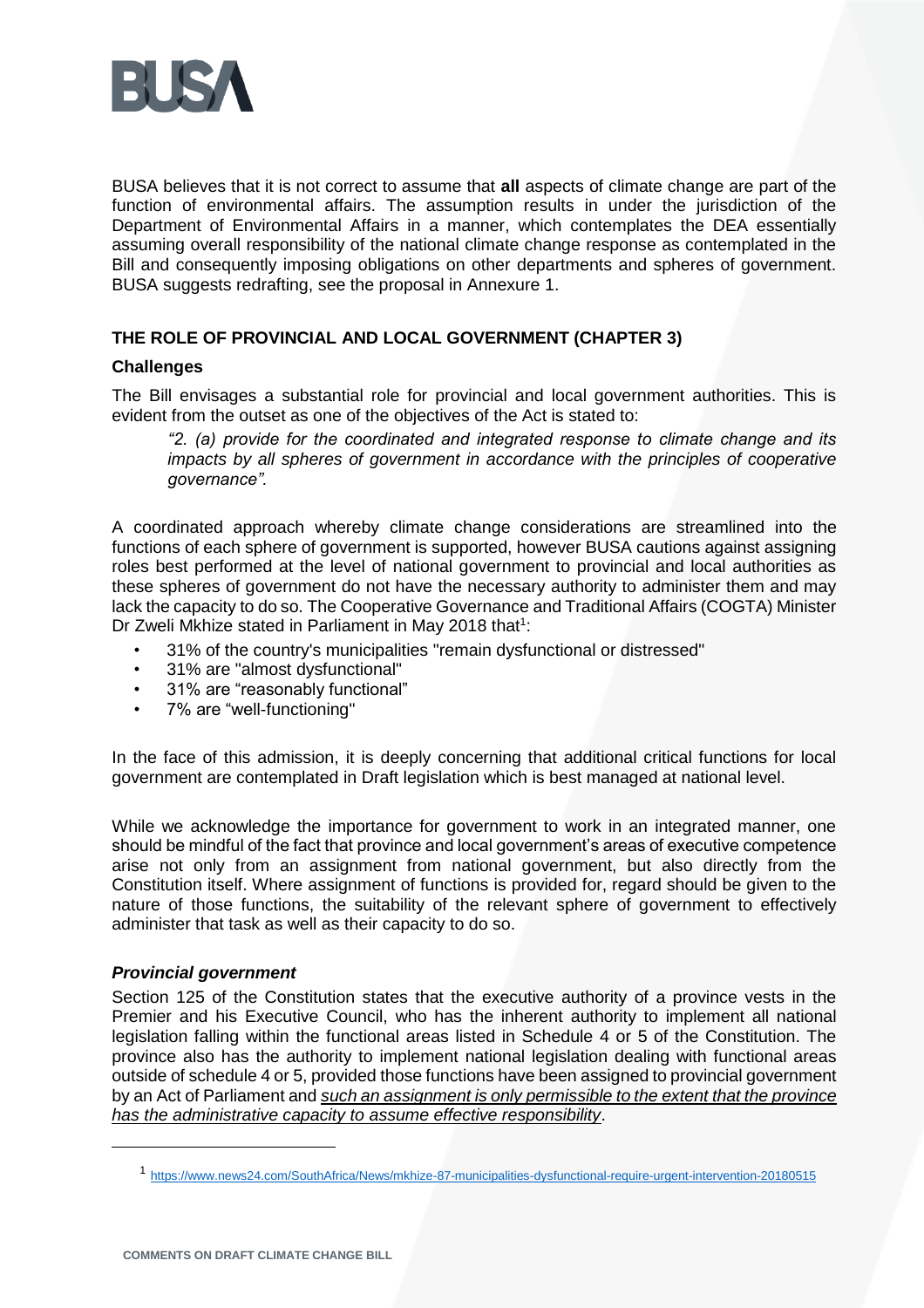

It is also important to consider that many of the functions referred to in the Schedule to the Bill are not listed either in Schedule 4 or 5 of the Constitution and are therefore sole national competencies.

#### *Functional areas*

The term "functional areas" normally refers to the constitutional allocation of powers to different spheres of Government. The list in the Schedule to the Bill appears to comprise the names of different departments not functional areas as contemplated in the Constitution. In addition, the Bill appears to contemplate allocating functions to the different spheres of government without reference to the allocation of functional areas by the Constitution. For example, functions allocated to the Departments of Energy, Water and sanitation, National Treasury and Mineral Resources are national competencies and cannot therefore be allocated to the provincial or municipal spheres as is contemplated in this Bill.

The intention of the Bill is understood to be mainstreaming climate change into the activities of all government activities. In BUSA's view the best way to do this is to integrate relevant climate change considerations into the policy and planning activities of departments.

In order to ensure adherence to the Constitutional allocation of functions it is proposed that the Bill clearly confirm responsibility for ensuring compliance with international commitments in respect of climate change as residing with the Department of Environmental Affairs. This does not mean that climate change should be equated with environment as compliance with international agreements in this regard, requires clearly articulated joint responsibilities to address both mitigation and adaptation, key elements of which need to be mainstreamed into the activities of other departments.

A tiered approach to these responsibilities should start at national level.

It may also be useful to identify relevant national departments on the basis of a clear identification of sectors that have sectoral responsibility for adaptation and mitigation separately as follows:

#### **Mitigation**

The IPCC categorises emitting sectors into four broad categories as follows:

- Energy
- Industrial process and product use;
- Agriculture, Forestry and Land use; and
- Waste

Although overall responsibility for regulating the emissions from these sectors rests with the Department of Environmental Affairs, policy and planning in respect of these sectors falls under the jurisdiction of the following departments: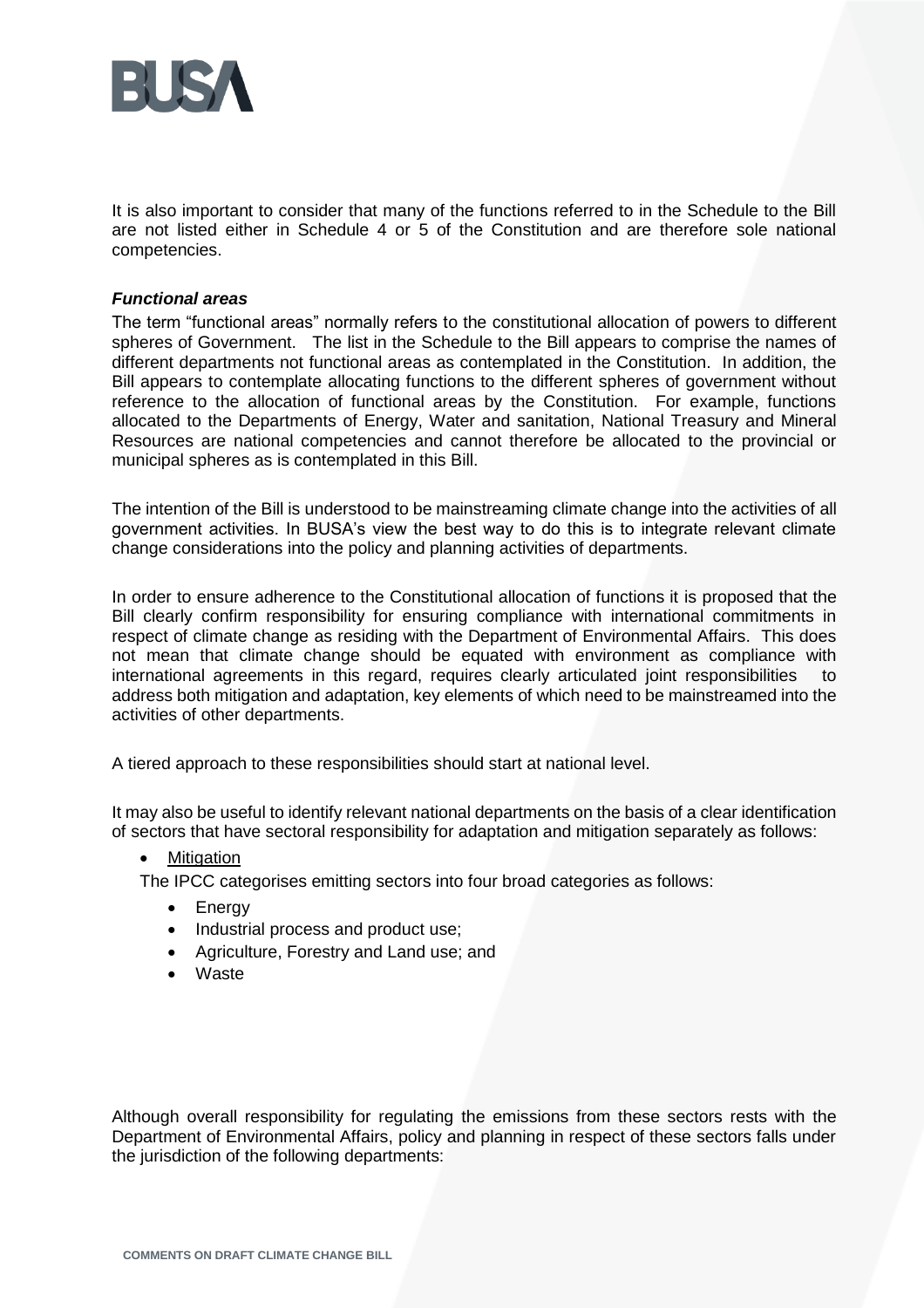

- Department of Energy
- Department of Trade and Industry
- Department of Agriculture, Forestry and Fisheries
- Department on Environmental Affairs

## **Adaptation**

Sectors that are required to ensure that they adapt to potential domestic impacts of climate change are those that have responsibility for infrastructure and therefore need to ensure the resilience of the infrastructure for which they are responsible are:

- Department of Energy (energy policy and planning)
- Department of Transport (transport planning)
- Department of Agriculture, Forestry and Fisheries (Agricultural and Forestry policy)
- Department of Rural Development and Land Reform (Spatial planning)
- Department of Water and Sanitation (Wastewater and Water infrastructure, water resource management)
- Department of Environmental Affairs (Waste management infrastructure, biodiversity)
- Department of (Disease vector control)

The reality is that mainstreaming of climate change requires that climate change issues relevant to the Minister response for the functions listed must be integrated into existing instruments and except in the case of the setting of sectoral targets must not result in the need for additional administrative burdens to be placed on departments. Mainstreaming does not mean that the provincial and municipal spheres of Government must duplicate the work done by national.

It is deeply concerning that particularly municipalities are insisting on being allocated powers for which there is no constitutional mandate. This cannot be allowed.

It is proposed that the schedule be amended as set out below: **SCHEDULE** 

- Energy
- Transport
- Trade and Industry
- Mineral Resources
- Agriculture
- Forestry
- Rural Development
- Water and Sanitation
- Biodiversity
- Health

Climate change is not a functional area listed in either schedule 4 or 5 of the Constitution. Air pollution is listed as a local government function for which provincial and national government has concurrent legislative competence and the environment is listed as an area of exclusive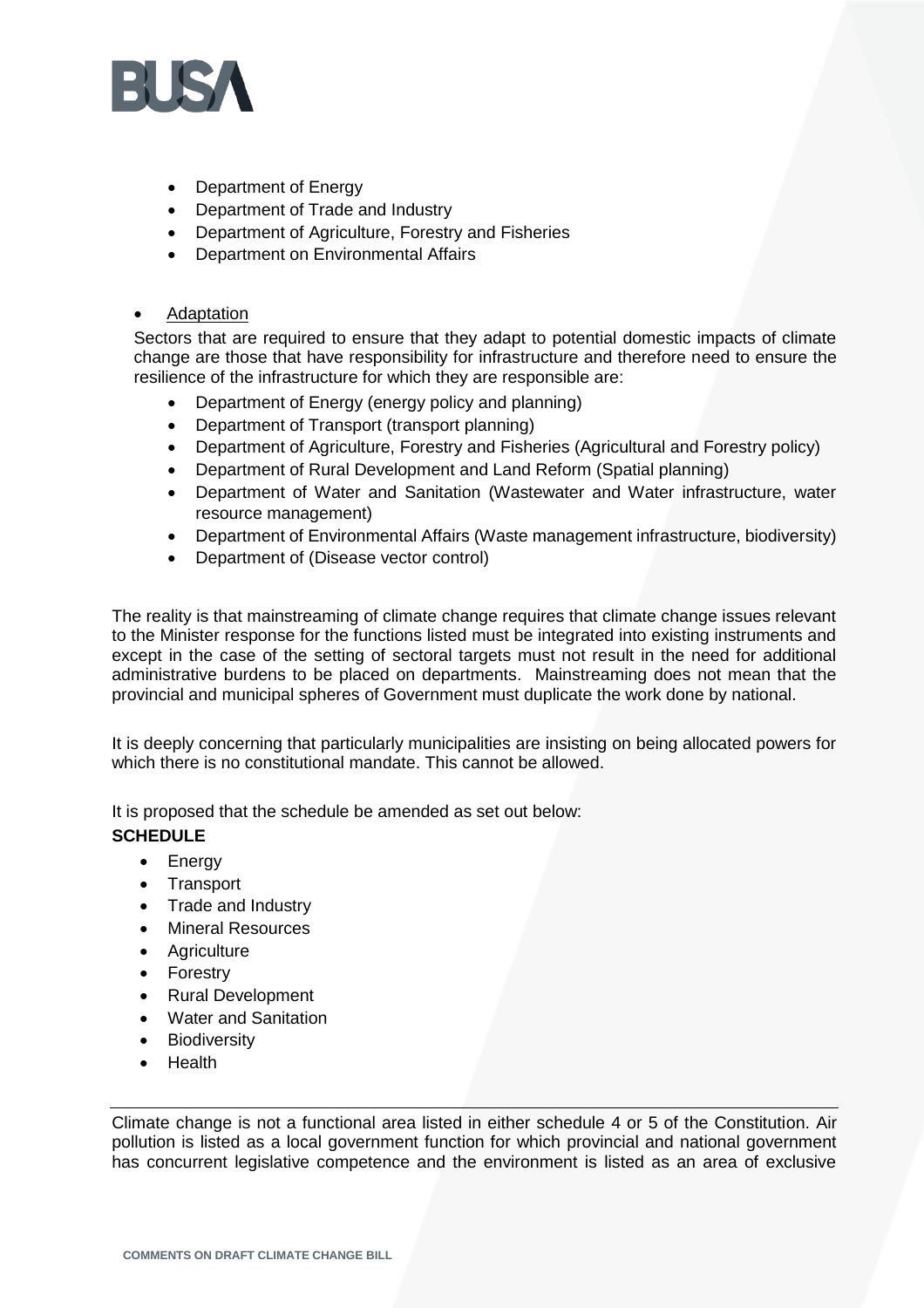

national and provincial competency. Given the fact that Thabametsi clearly concluded that climate change falls within the ambit of "environment" and that global warming is not in fact an air pollution issue, BUSA submits that climate change cannot be managed in a similar way to air pollution. While the devastating effects of climate change must be addressed, greenhouse gases emissions do not result in localised air pollution impacts such as health issues and cannot be managed as and equated to air pollution.

Finally, the Constitution allocates planning functions to each sphere of government in relation to policy that is appropriately implemented at that sphere of government. While the Constitution does not contain a definition for either national, provincial or municipal planning, we would argue that the transition of entire sectors of the economy to a lower carbon trajectory is a task that necessitates a coordinated national planning approach and hence must be implemented by the national executive, in collaboration with the affected sectors.

BUSA therefore proposes that the Bill should not make provision for the assignment of any functions under the Bill to a province as there is a dire need for national consistency across provincial boundaries where any regulatory instrument is aimed at a whole sector or sub-sector of the economy. BUSA further proposes that the role of provincial government be limited to mainstreaming climate change considerations into its own provincial planning, specifically adaptation considerations, and with reference to functional areas listed in schedule 4 or 5. This role is by no means insignificant as the province will still be charged with administering climate change mechanisms under the Act at it relates to indigenous forests, certain agricultural and environmental matters and provincial rural and urban development to name a few.

BUSA recognises that the environment is a concurrent power and that provision therefore needs to be made to allow MECs to develop provincial instruments. However, experience has shown that this increases the regulatory burden significantly without necessarily achieving enhanced environmental outcomes. This challenge has previously been recognised by the legislature in that provision has been made in some SEMAs for provincial instruments only to be developed by an MEC in concurrence with the Minister.

BUSA therefore proposes that wording, which was previously proposed and has not been included along the following lines:

*"Any MEC, exercising a power in terms of this Act, may only do so with the concurrence of the Minister."*

Provision should also be made for appropriate consultation with other government departments which regulate sectors which are to be impacted by this legislation.

## *Local government*

The comments above are equally applicable to the assignment of functions under the Act to local government.

Section 156 of the Constitution provides that: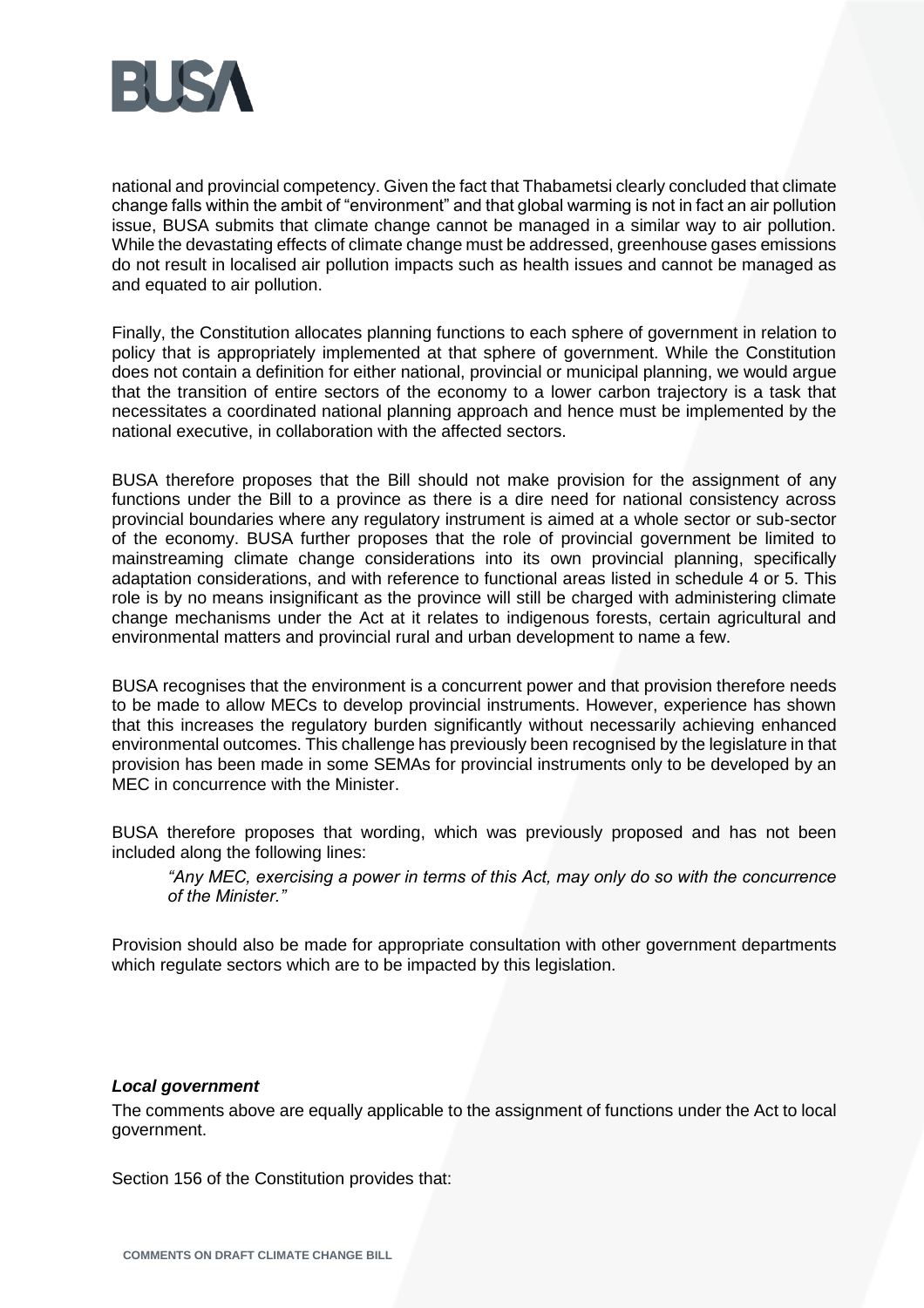

*"(4) The national government and provincial governments must assign to a municipality, by agreement and subject to conditions, the administration of a matter listed in Part A of Schedule 4 or Part A of Schedule 5 which necessarily relates to local government, if – (a) that matter would most effectively be administered locally; and*

*(b) the municipality has the capacity to administer it."*

BUSA supports the recommendation in section 9(3) to conduct a climate change needs assessment within the municipality and to identify measures and mechanisms to manage an implement a climate change response, specifically adaptation measures.

However, this does not require a separate policy as required by section 9, as such a policy will likely be drafted by consultants at a great expense only to collect dust. Instead, climate change adaptation and response considerations should be mainstreamed into the development of municipalities' Integrated Development Plans (IDPs) and Spatial Development Frameworks (SDFs). This would ensure that the work done by identifying climate change risks is actually undertaken.

BUSA does not support the provision for any function relating to the regulatory, monitoring and evaluation or reporting of greenhouse gases, to be assigned to municipalities or provinces. It would be inappropriate for the administration of budgets or targets to be assigned to municipalities or provinces as these need to be applied uniformly across municipal and provincial boundaries. These functions are most effectively carried out at a national level. As such the section in the Bill making provision for the assignment of functions should be removed.

## **SUPPORT MECHANISMS (CHAPTER 5, SECTION 13)**

## **Carbon Budgets**

DEA and their consultants have been engaging for some time now with companies who will require carbon budgets. The learnings and outcome of these projects should be incorporated into the Climate Change Bill. The Integrated Mitigation System included recommendations for various alternative mechanisms such as offsets, energy efficiency (discussed in more detail below) and carbon trading schemes to be used to meet the carbon budget. There were also recommendations to align the Carbon Tax and Carbon Budget.

The draft Climate Change Bill does not appear to allow for this flexibility and should be reworded to make the requirements around the mitigation plan less prescriptive. As commented to DEA in previous engagements, business and economic conditions mean that a detailed mitigation plan cannot be put in place for the full five period of the Carbon budget and a company held responsible to implement exactly that plan. Companies require flexibility to adjust and make use of cost-efficient alternatives as they become available. The aim should be that the company is required to achieve the Carbon Budget and how they do it remains the ambit of their control.

Section 13(4) states that the Minister must allocate carbon budgets. There are no provisions included in the Bill that acknowledge that companies must be consulted. Carbon Budgets impose direct limitations on private sector entities and places substantial obligations on them. It is therefore inconceivable that these obligations can be imposed in the absence of the parties most affected.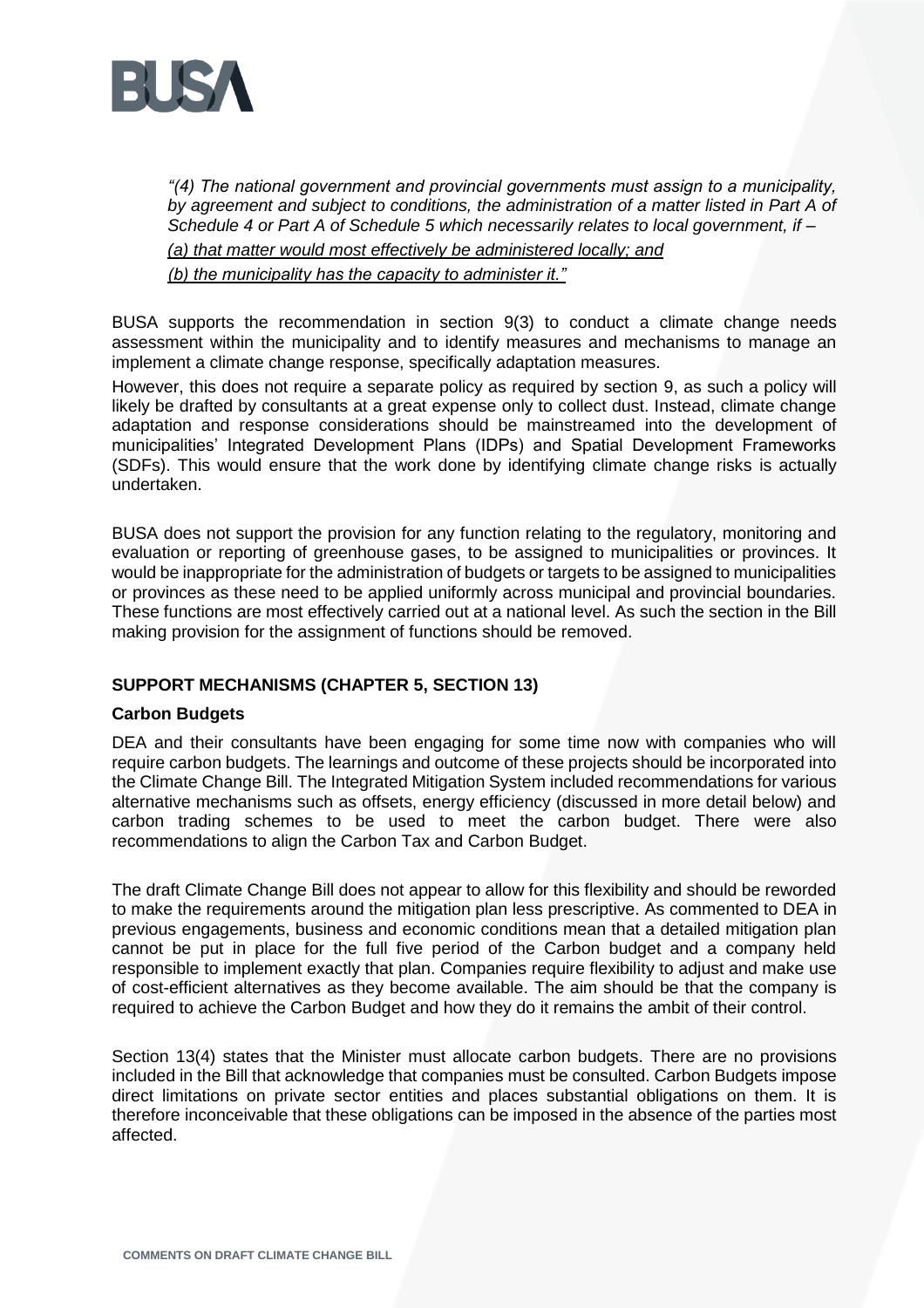

#### **Mitigation from energy efficiency as a carbon budget allowance**

Energy efficiency or energy saving is one of the lowest cost options for reducing energy consumption. The potential for improved energy utilisation through reducing the energy intensity (thus reducing greenhouse gas emissions) of companies, and decoupling economic growth from energy demand, should not be discouraged by climate change legislation or regulations, but be supported instead.

Under the proposed carbon budget indirect emission reductions are not recognised but form an important part of non-state action towards the decarbonisation of the country through:

- Enhancing energy security by making better use of existing and new generation capacity.
- Improving South Africa's global competitiveness through reduced energy input cost.
- Decoupling growth in energy consumption (and GHG emissions) from growth in GDP.
- Improving global competitiveness will, in turn, contribute to job creation.

The current mechanisms for supporting energy efficiency includes either offsets under the proposed carbon tax (only for savings outside the taxable activity) or 12L tax rebates. The offsets that can be used under the proposed carbon tax will be based on international carbon standards (CDM, VCS and Gold Standard) and processed under the Carbon Offset Administration System managed by the DOE. The 12 L tax allowances are generated against SANS 50010 (Measurement and verification of energy savings) and processed under SANEDI (an agency under the DOE). Any new mechanism should demonstrate credibility and ensure that double claiming has not taken place.

For energy efficiency to qualify for an allowance under the carbon budget, a number of options can be explored. The fastest route towards implementation would be to use the existing infrastructure of 12L under SANEDI. The verification of compliance against SANS 50010 by SANEDI is a well-documented and traceable process concluding in the generation of a certificate for 12L tax rebate purposes. These verified saving could however also be used to generate a certificate for a carbon budget allowance. The system should restrict the issuance to allow only the generation of one certificate but would provide the flexibility to the owner of the savings which certificate they want to activate, tax rebate or carbon budget allowance.

Converting the energy savings to an emission saving would require the DOE and DEA to calculate and upload the annual grid emission factor for South Africa. This would ensure that a consistent emission factor is used by all energy saving projects, and support credibility in the annual emission saving calculation.

Advantages of using 12L

- System, standards and competent persons already available as a functional system
- Avoids double claiming concerns
- Fast track implementation for a new allowance possible

Possible hurdles for using 12L

• Annual update of the grid emission factor is essential and outside the control of the private sector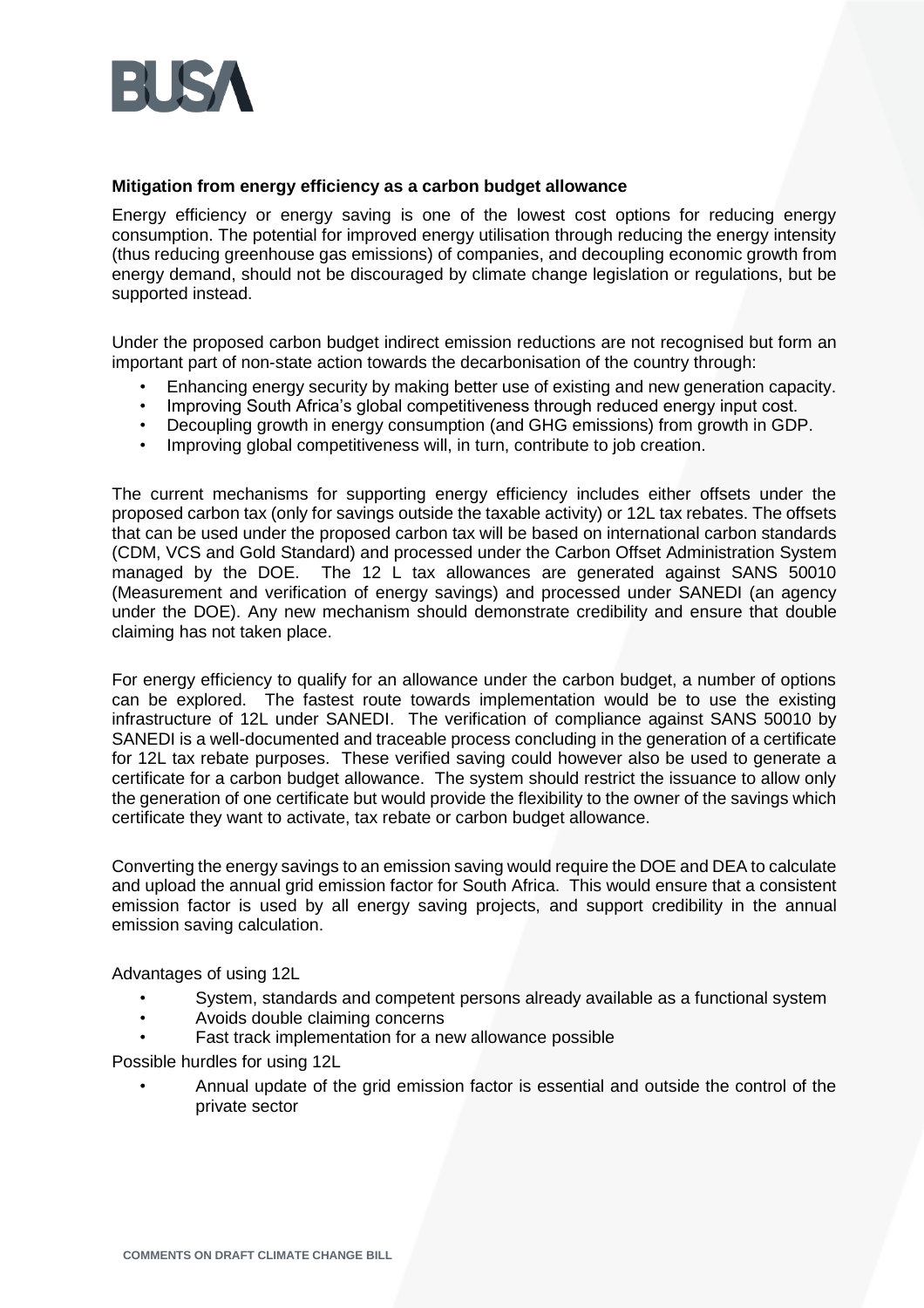

## **PHASING DOWN/OUT OF SYNTHETIC GASES (CHAPTER 5, SECTION 14)**

The section proposes to treat all three synthetic gases in the same manner. The term "phase down" is preferred to "phase out", as prohibition of the use of any gas is not contemplated under the UNFCCC.  $SF_6$  and HFCs are purchased and used, therefore a phase down plan can be implemented for them and they could in time be replaced by technically viable and cost-effective alternatives. However, in South Africa, PFCs are a by-product of the Aluminium production process and are therefore process emissions that must be managed through operational means. Accordingly, they cannot be regulated in the same manner.

## **PRIVATE SECTOR PARTICIPATION (CHAPTER 6, SECTION 16 & 17)**

As mentioned above, the Bill does not reflect the importance of the role of non-state actors in addressing climate change. As currently framed, the private sector is wholly side-lined in a process that will affect it more than government. Carbon Budgets are all direct limitations on private sector entities and place substantial obligations on them. It is therefore inconceivable that these obligations can be imposed in the absence of the parties most affected. It is therefore recommended that specific consultation with affected persons be included in the Bill.

Our Constitution furthermore prescribes a system of participatory democracy whereby affected parties are entitled to be part and parcel of major decisions affecting them. As such it is unthinkable that carbon budgets can be made in the absence of those private sector entities who will have to give effect to it. Draft

BUSA would strongly urge the Department to reconfigure the institutional arrangements to make provision for SETS, SERPs and Carbon Budgets to be set following agreements reached at dedicated and inclusive sector councils, (please refer to Annexure 1).

## **MISALIGNMENT AND DUPLICATION WITH OTHER LEGISLATION**

## **Misalignment and Criminalisation (Chapter 6, Section 19)**

In July 2017, the Department hosted a public consultation on the Development of South Africa's Post-2020 Climate Change Integrated Mitigation System, and more specifically a report created on DEA's behalf by a service provider. The Report, citing international examples and best practice from abroad, recommended that the proposed carbon tax be used to enforce carbon budgets either by limiting the tax to entities which have exceed their budgets, or imposing higher tax rates on entities who have exceeded their budgets.

Nowhere does this Bill incorporate either of those proposals as an enforcement mechanism for carbon budgets. It is noted that the DEA's own comment and response document clearly indicates that "*not meeting the carbon budget, penalty is through the carbon tax – interface still to be finalised*" which has not been followed through in drafting the Climate Change Bill. Instead, the Bill imposes criminal liability for any entity who exceeds their budget. It is very concerning that the DEA would commission an evidence-based investigation into this matter only to ignore its recommendations entirely.

The introduction of specific criminal sanctions for failing to meet a carbon budget and presumably the same approach to criminalisation of other offences in line with the approach taken in NEMA is still not supported and is strongly opposed. BUSA has supported the Department's proposal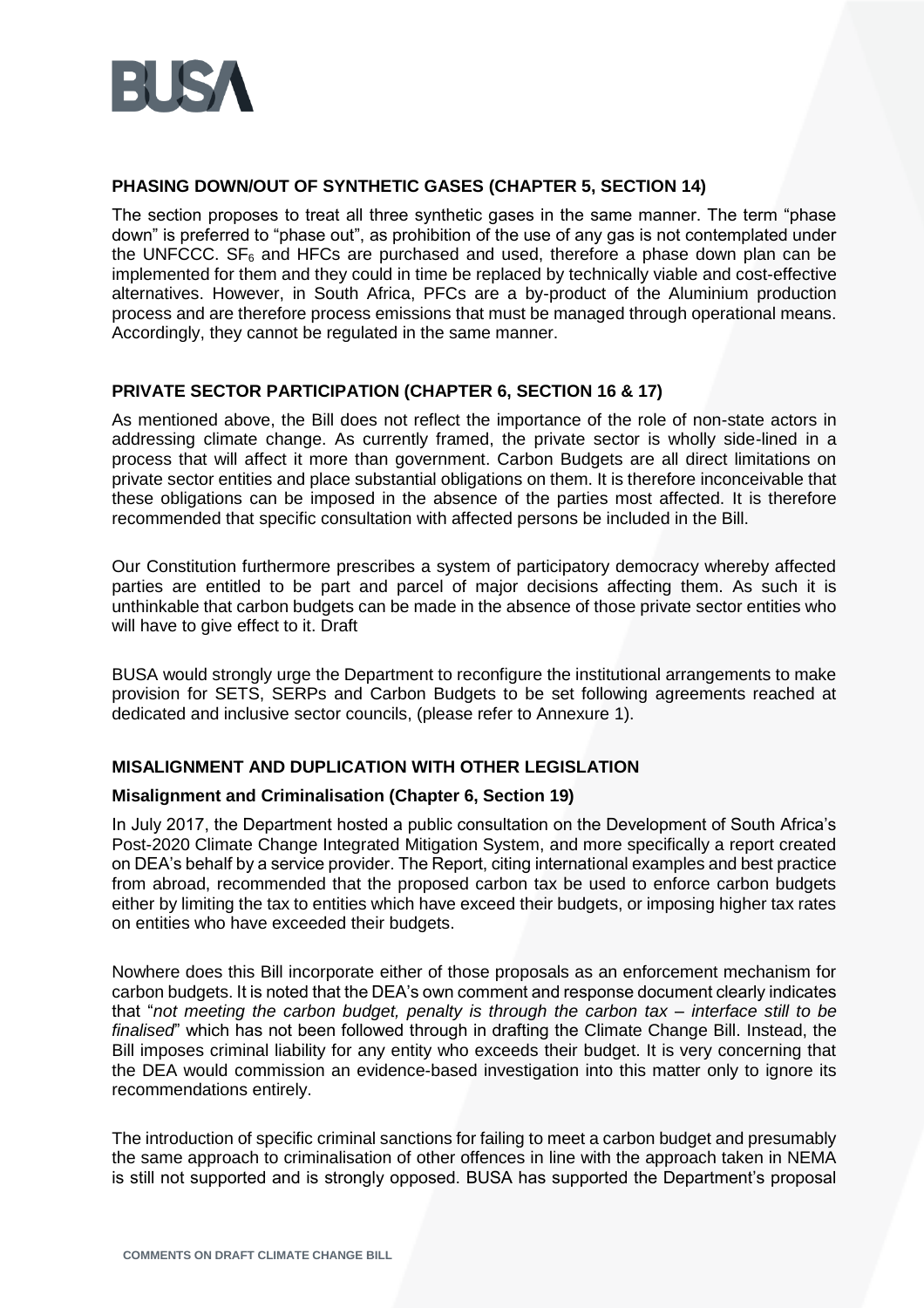

for alignment of the carbon budget with the tax as outlined in the Post-2020 Climate Change Integrated Mitigation System but does support criminalisation for non-compliance with the budget. The current drafting does not reflect public assurances by both National Treasury and the Department that there will be no double penalty rather this introduces a third option that has never been consulted on.

Furthermore, based on legal opinion, criminalisation of offences as contemplated in this regard would be unique in the world. BUSA sees no reason for South Africa to have a legislative framework for climate change which is one of the most stringent in the world and is in direct contradiction to the need for development to address poverty, inequality and unemployment. The imposition of the carbon budget as well as a carbon tax already creates a unique situation. BUSA is therefore disappointed that government appears intent on proceeding with this legislation without conclusion on the alignment of these two instruments.

BUSA raised serious concerns regarding this issue at various levels including National Treasury and Parliament and continues to constructively engage with the Department on the alignment of the carbon budget with the tax post 2020. From an investment and policy certainty perspective this lack of alignment does not give reflect government's assurances that investment barriers will be addressed. It is also noted that this contradicts the socio-economic impact assessment report which indicates that the Draft Climate Change Bill will provide certainty to business and enable investment in the country.

It is understood that the Department and National Treasury have concluded the alignment mechanism, and therefore it is not understood why the Draft Bill makes no clear reference to a carbon tax as the penalty for exceedance of the carbon budget.

## **Duplication (Chapter 6, Section 21)**

Section 13 (9) (c) (i) places an obligation on entities subject to a carbon budget to "monitor its annual greenhouse gas emissions". Section 15 (1) (c) (i) then further permits the Minister to make regulations;

*"15 (1) (c) that will promote the effective monitoring, evaluation and assessment of national progress in relation to climate change matters, including in relation to climate change data and information, including-*

*(i) information relating to direct and indirect greenhouse gas emissions, including for the purposes of planning, analysis and monitoring; and to inform how the Republic may comply with any international obligations;"*

Qualifying business entities are already required to report on their greenhouse gas emissions in terms of Regulations promulgated in terms of the National Environmental Management: Air Quality Act, in March 2017. The transitional arrangements in Section 21 read with the provisions described above, appears to allow the Minister to impose a parallel system of reporting on substantially the same information, to the same Department. BUSA strongly urges the Department to reconsider this provision as it will place an immense, unnecessary burden on businesses and undermine the value of existing regulations.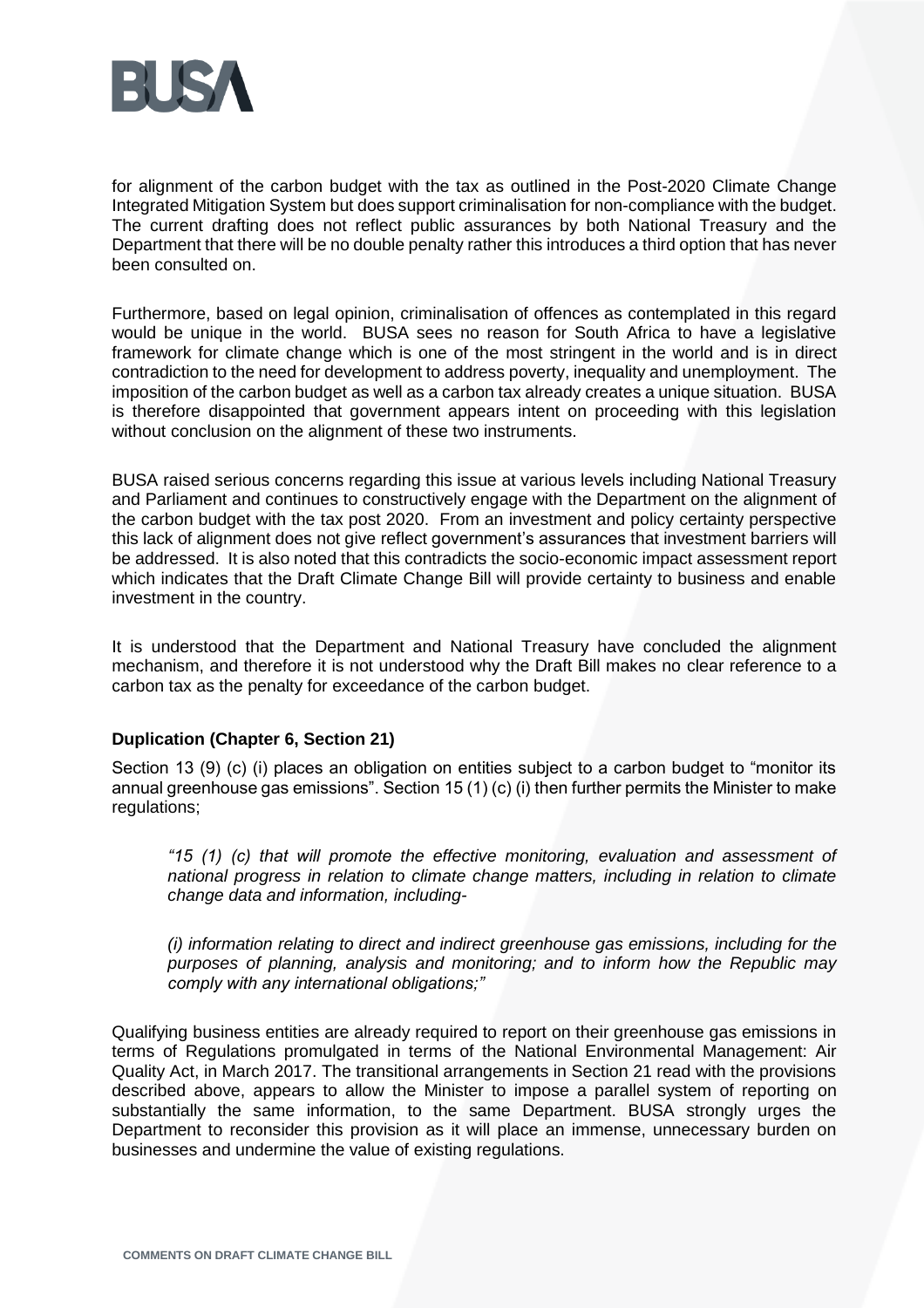

An enabling power needs to be provided within this Act to allow for the compilation of the National GHG Inventory and the submission of GHG emission reports and mitigation plans and progress reports.

Provisions must be made in the Bill for the repeal of relevant sections of the National Air Quality Act.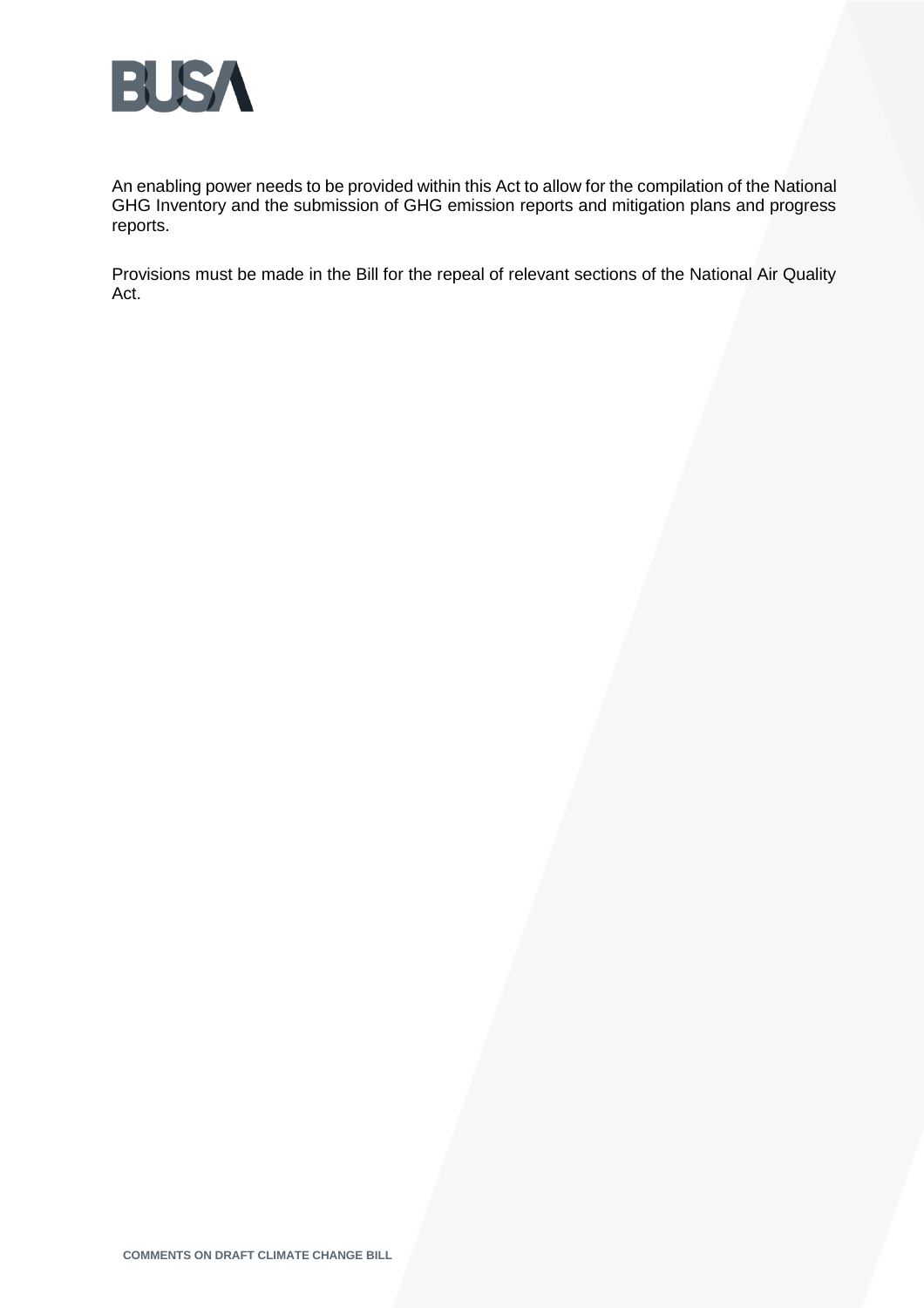

# **DETAILED COMMENTS**

*Please note that detailed comments on Chapter 2 onwards are addressed in tracked changes of the Bill. Please see "Annexure 1: BUSA Proposed Amendments to the Draft Climate Change Bill" in this respect.* 

| <b>ISSUE</b>                                                                                                                                                                                                                                                                                                                            | <b>COMMENT</b>                                                                      | <b>PROPOSAL</b>                                                                                                                                                                                                                                                                                                                                                                    |
|-----------------------------------------------------------------------------------------------------------------------------------------------------------------------------------------------------------------------------------------------------------------------------------------------------------------------------------------|-------------------------------------------------------------------------------------|------------------------------------------------------------------------------------------------------------------------------------------------------------------------------------------------------------------------------------------------------------------------------------------------------------------------------------------------------------------------------------|
| <b>Preamble</b>                                                                                                                                                                                                                                                                                                                         | United Nations Convention on Combatting<br>Climate Change is incorrectly referenced | Replace with United Nations Framework<br><b>Convention on Climate Change</b>                                                                                                                                                                                                                                                                                                       |
| <b>Chapter 1</b>                                                                                                                                                                                                                                                                                                                        |                                                                                     |                                                                                                                                                                                                                                                                                                                                                                                    |
| Interpretation, Objects and Application                                                                                                                                                                                                                                                                                                 |                                                                                     |                                                                                                                                                                                                                                                                                                                                                                                    |
| <b>Definitions</b>                                                                                                                                                                                                                                                                                                                      |                                                                                     |                                                                                                                                                                                                                                                                                                                                                                                    |
| In this Act, unless the context indicates<br>otherwise -                                                                                                                                                                                                                                                                                |                                                                                     |                                                                                                                                                                                                                                                                                                                                                                                    |
| "adaptation" in relation to natural, human,<br>social and ecological systems, means the<br>process of adjustment to actual or expected<br>climate and its effects, in order to moderate<br>harm or exploit beneficial opportunities; in<br>relation to natural systems, the process of<br>adjustment to actual climate and its effects; | This definition is not aligned with IPCC<br>language in this regard.                | IPCC - means adjustment in natural or<br>human systems in response to actual or<br>expected climatic stimuli or their effects,<br>which moderates harm or exploits beneficial<br>opportunities. Various types of adaptation<br>can be distinguished, including anticipatory<br>and reactive adaptation, private and public<br>adaptation, and autonomous and planned<br>adaptation |
| "adaptive capacity" means the ability of a<br>system to adapt to the impacts, cope with<br>the consequences, minimise potential<br>damages, or to take advantage of<br>opportunities offered by climate change or<br>climate variability;                                                                                               | Supported.                                                                          |                                                                                                                                                                                                                                                                                                                                                                                    |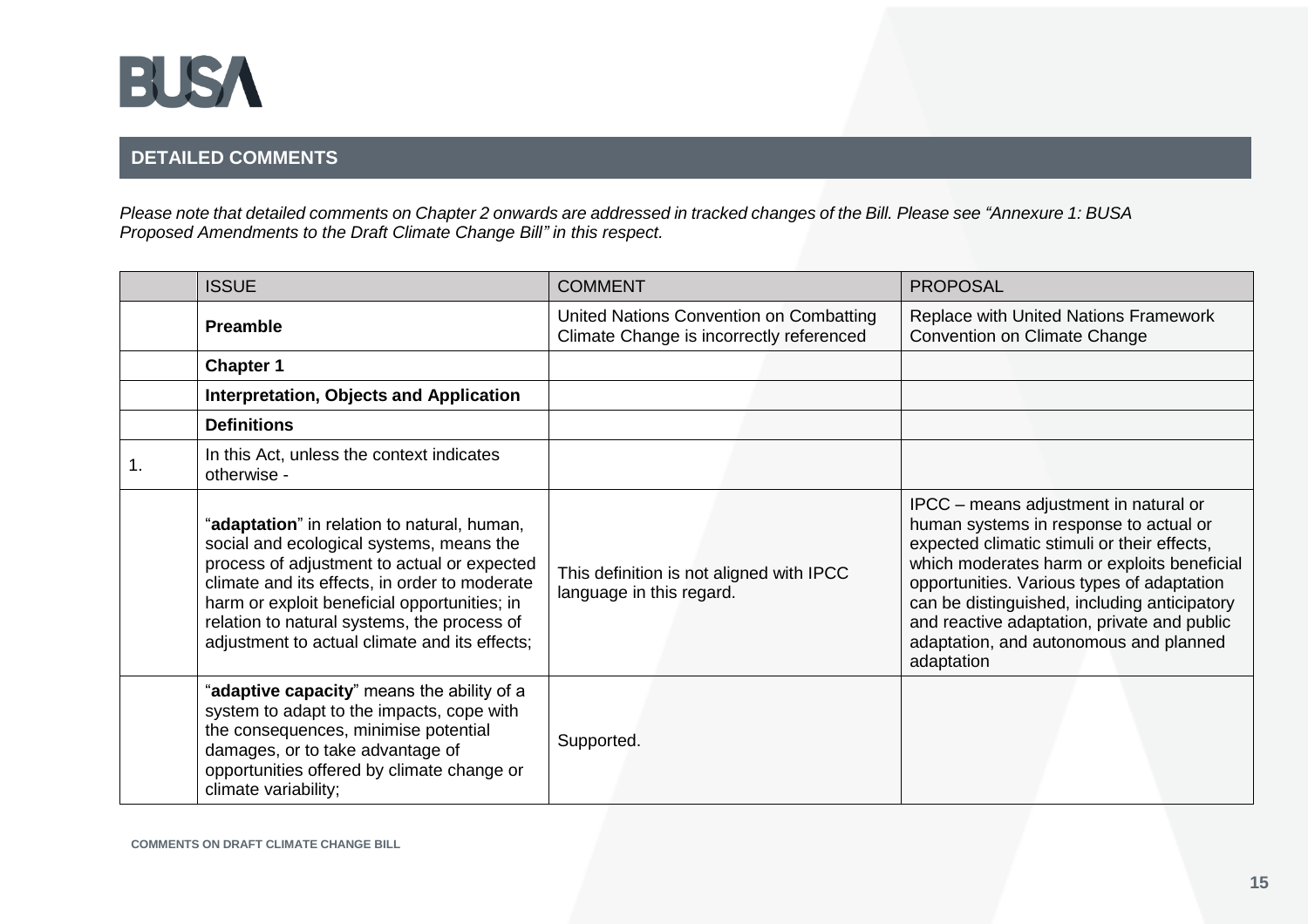

| <b>ISSUE</b>                                                                                                                                                                                                                                                             | <b>COMMENT</b>                     | <b>PROPOSAL</b>                                                                                                                                         |
|--------------------------------------------------------------------------------------------------------------------------------------------------------------------------------------------------------------------------------------------------------------------------|------------------------------------|---------------------------------------------------------------------------------------------------------------------------------------------------------|
| "carbon budget" means a greenhouse gas<br>emissions allowance allocated to a person<br>in terms of section 13, over a defined time<br>period;                                                                                                                            | Supported.                         | BUSA acknowledges inclusion from<br>previous submission.                                                                                                |
| "climate change" means a change of<br>climate that is attributed directly or indirectly<br>to human activity that alters the composition<br>of the global atmosphere and that is in<br>addition to natural climate variability<br>observed over comparable time periods; | Supported.                         | BUSA acknowledges inclusion from<br>previous submission.                                                                                                |
| "Department" means the national<br>department responsible for environmental<br>affairs;                                                                                                                                                                                  | Supported.                         |                                                                                                                                                         |
| "Disaster Management Act" means the<br>Disaster Management Act, 2002 (Act No. 57<br>of 2002);                                                                                                                                                                            | Supported.                         |                                                                                                                                                         |
| "direct greenhouse gases emissions"<br>means emissions from sources that are<br>owned or controlled by the person;                                                                                                                                                       | Supported.                         |                                                                                                                                                         |
| "ecosystem" means a system of<br>relationships between animals and plants<br>and their environment:                                                                                                                                                                      | Not Supported. Use NEMA definition | NEMA: means a dynamic system of plant,<br>animal and micro-organism communities<br>and their non-living environment interacting<br>as a functional unit |
| "environment" has the meaning assigned<br>to it in section 1 of the National<br><b>Environmental Management Act;</b>                                                                                                                                                     | Supported.                         |                                                                                                                                                         |
| "Functional Area" means the functional<br>areas listed in Schedule:                                                                                                                                                                                                      | Supported.                         |                                                                                                                                                         |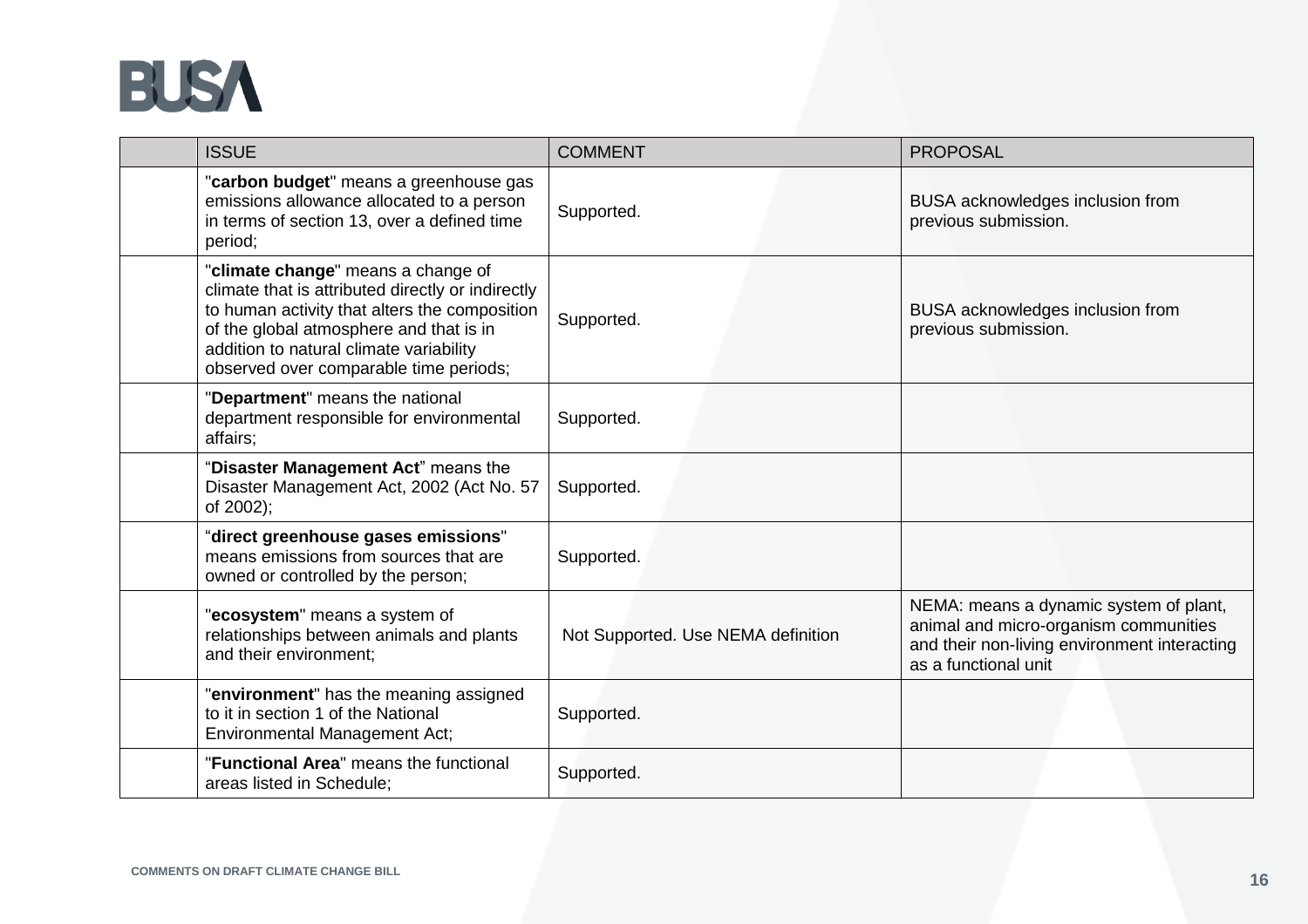

| <b>ISSUE</b>                                                                                                                                                                                      | <b>COMMENT</b>                                                              | <b>PROPOSAL</b>                                                                                                                                         |
|---------------------------------------------------------------------------------------------------------------------------------------------------------------------------------------------------|-----------------------------------------------------------------------------|---------------------------------------------------------------------------------------------------------------------------------------------------------|
| "greenhouse gas" means gaseous<br>constituents of the global atmosphere, both<br>natural and anthropogenic, that absorb and<br>re -emit infrared radiation;                                       | Supported.                                                                  |                                                                                                                                                         |
| "Indirect greenhouse gases emissions"<br>means emissions that are a consequence of<br>the activities of the reporting company, but<br>occur at sources owned or controlled by<br>another company; | Prefer greater clarity                                                      | Means emissions that are related to the<br>reporting person's activities, but that are<br>emitted from sources owned or controlled<br>by another person |
| "IPCC"                                                                                                                                                                                            | Omitted.                                                                    | The Intergovernmental Panel on Climate<br>Change (IPCC) is a United Nations body,<br>founded in 1988, which evaluates climate<br>change science.        |
| "Mayor" means an elected Mayor of a<br>metropolitan, district or local municipality;                                                                                                              | Supported.                                                                  |                                                                                                                                                         |
| "MEC" means the member of the Executive<br>Council to whom the Premier has assigned<br>responsibility for the environment;                                                                        | Care required for proper syntax                                             | "MEC" means the member of the Executive<br>Council to whom a Premier has assigned<br>responsibility for the environment.                                |
| "Minister" means the Cabinet Minister<br>responsible for environmental affairs;                                                                                                                   | Supported.                                                                  |                                                                                                                                                         |
| "Ministerial Committee on Climate<br>Change" means the committee established<br>in terms of section 8(1) responsible for the<br>coordination of climate change responses<br>within the Republic;  | Definition does not conform to the mandate<br>as included in Section 8 (1). | Align definition with Section 8(1).                                                                                                                     |
| "mitigation" means a human intervention to<br>reduce the emissions of greenhouse<br>gases by sources or enhancing their<br>removal from the atmosphere by sinks;                                  | Supported.                                                                  |                                                                                                                                                         |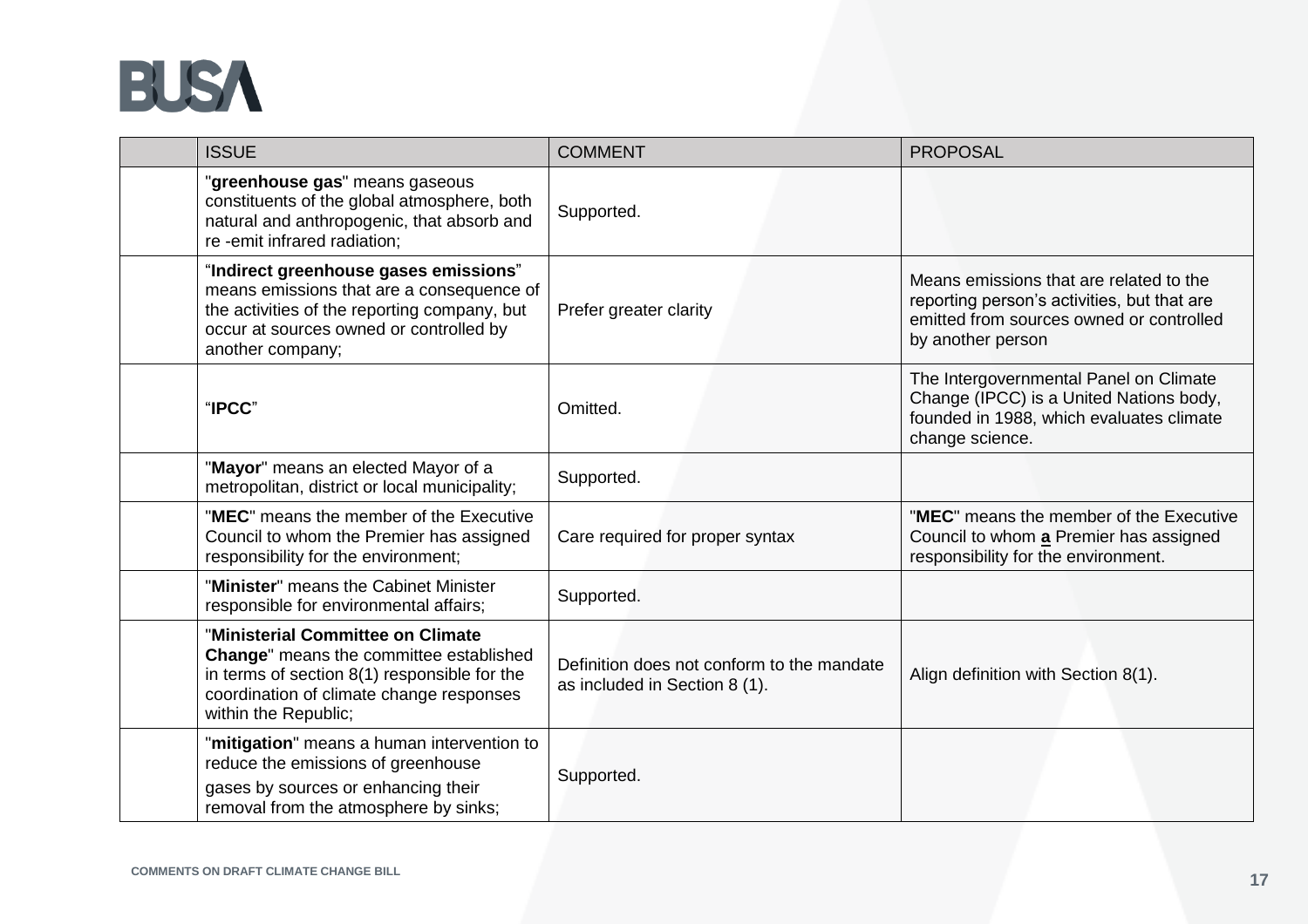

| <b>ISSUE</b>                                                                                                                                                                         | <b>COMMENT</b>                       | <b>PROPOSAL</b>                                                                                                                                                                                                                                                                                                                                                                                                                                                                                                                                                                 |
|--------------------------------------------------------------------------------------------------------------------------------------------------------------------------------------|--------------------------------------|---------------------------------------------------------------------------------------------------------------------------------------------------------------------------------------------------------------------------------------------------------------------------------------------------------------------------------------------------------------------------------------------------------------------------------------------------------------------------------------------------------------------------------------------------------------------------------|
| "National Environmental Management<br>Act" means the National Environmental<br>Management Act, 1998 (Act No. 107 of<br>$1998$ ;                                                      | Supported.                           |                                                                                                                                                                                                                                                                                                                                                                                                                                                                                                                                                                                 |
| "national greenhouse gas inventory"<br>means the National Greenhouse Gas<br>Inventory which catalogues all the<br>emissions of greenhouse gases from all<br>sectors in South Africa; | Supported.                           |                                                                                                                                                                                                                                                                                                                                                                                                                                                                                                                                                                                 |
| "national greenhouse gas emissions<br>trajectory" means a benchmark against<br>which the efficacy of greenhouse gas<br>emissions reduction actions will be<br>measured;              | Not entirely aligned with the NCCRP. | The NCCRP section 6.4 refers to a<br>"National GHG Emissions Trajectory Range,<br>projected to 2050, to be used as the<br>benchmark against which the efficacy of<br>mitigation action will be measured."<br>Include "Range" as per NCCRP.                                                                                                                                                                                                                                                                                                                                      |
| "organ of state" has the meaning assigned<br>to it in section 239 of the Constitution of the<br>Republic of South Africa, 1996;                                                      | Supported.                           |                                                                                                                                                                                                                                                                                                                                                                                                                                                                                                                                                                                 |
| "Paris Agreement"                                                                                                                                                                    | Omitted.                             | The Paris Agreement builds upon the<br>Convention and for the first time brings all<br>nations into a common cause to undertake<br>ambitious efforts to combat climate change<br>and adapt to its effects, with enhanced<br>support to assist developing countries to do<br>so. As such, it charts a new course in the<br>global climate effort.<br>The Paris Agreement central aim is to<br>strengthen the global response to the threat<br>of climate change by keeping a global<br>temperature rise this century well below 2<br>degrees Celsius above pre-industrial levels |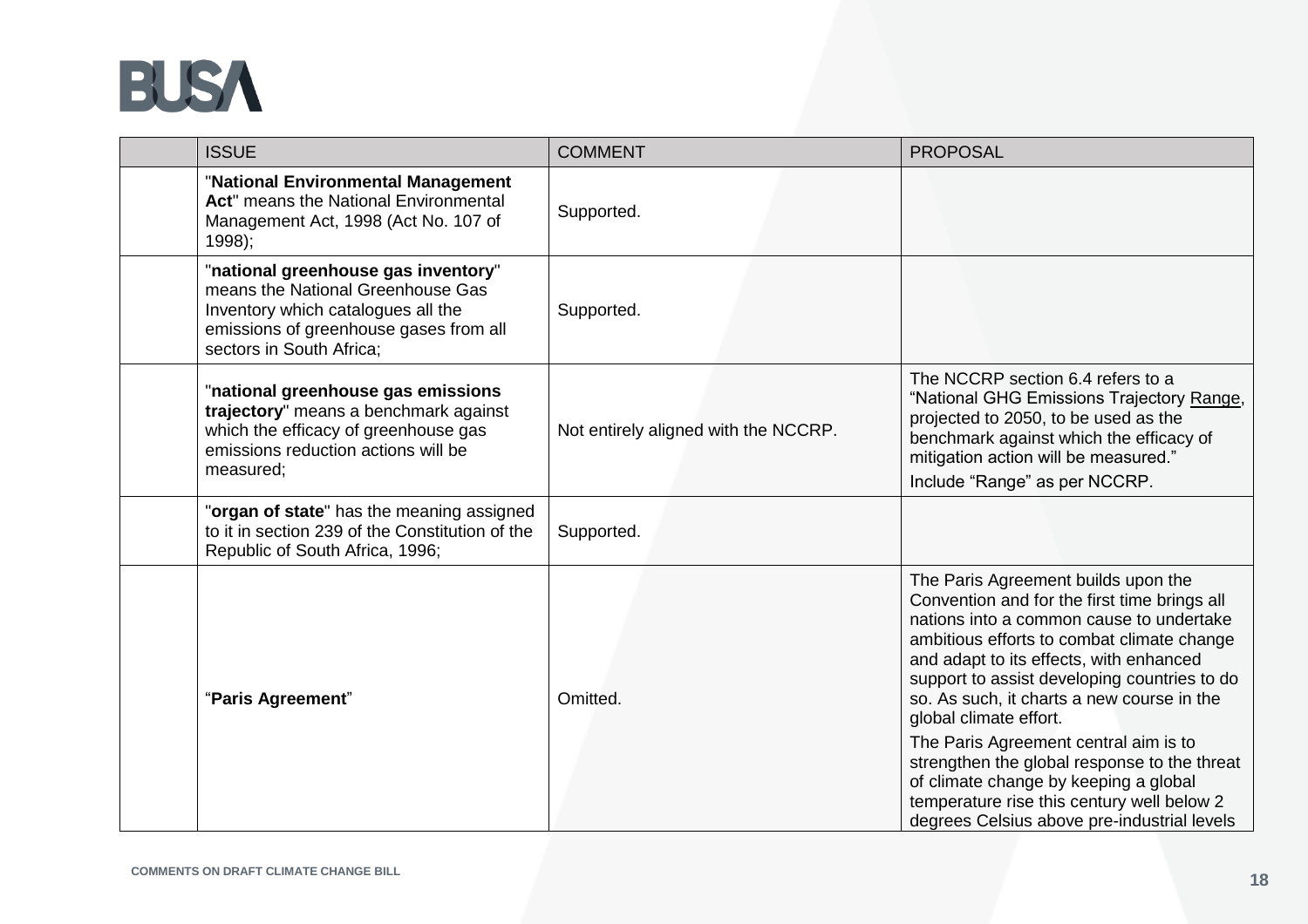

| <b>ISSUE</b>                                                                                                                                                                                          | <b>COMMENT</b>                                                                                                                                                                                          | <b>PROPOSAL</b>                                                                                                                                                                                                                                                                                                                                                                                                                                                                                                                                                                                                                                                              |
|-------------------------------------------------------------------------------------------------------------------------------------------------------------------------------------------------------|---------------------------------------------------------------------------------------------------------------------------------------------------------------------------------------------------------|------------------------------------------------------------------------------------------------------------------------------------------------------------------------------------------------------------------------------------------------------------------------------------------------------------------------------------------------------------------------------------------------------------------------------------------------------------------------------------------------------------------------------------------------------------------------------------------------------------------------------------------------------------------------------|
|                                                                                                                                                                                                       |                                                                                                                                                                                                         | and to pursue efforts to limit the<br>temperature increase even further to 1.5<br>degrees Celsius. Additionally, the<br>agreement aims to strengthen the ability of<br>countries to deal with the impacts of climate<br>change. To reach these ambitious goals,<br>appropriate financial flows, a new<br>technology framework and an enhanced<br>capacity building framework will be put in<br>place, thus supporting action by developing<br>countries and the most vulnerable countries,<br>in line with their own national objectives.<br>The Agreement also provides for enhanced<br>transparency of action and support through<br>a more robust transparency framework. |
| "person" means a natural person and<br>includes a juristic person;                                                                                                                                    | Supported with minor edit to align with<br><b>NEMA</b>                                                                                                                                                  | person" means a natural person and<br>includes a juristic person.                                                                                                                                                                                                                                                                                                                                                                                                                                                                                                                                                                                                            |
| "prescribe" means to prescribe by<br>regulation;                                                                                                                                                      | Supported.                                                                                                                                                                                              |                                                                                                                                                                                                                                                                                                                                                                                                                                                                                                                                                                                                                                                                              |
| "Provincial Committee on Climate<br><b>Change"</b> means the committees<br>established in terms of section 8(9)<br>responsible for the coordination of climate<br>change responses within a province; | Not supported. Existing structures dealing<br>with concurrent powers listed in Constitution<br>are sufficient. Separate structure<br>undermines stated requirement for<br>mainstreaming climate change. | Delete.                                                                                                                                                                                                                                                                                                                                                                                                                                                                                                                                                                                                                                                                      |
| "regulation" means a regulation made, and<br>includes a notice issued, under this Act;                                                                                                                | Supported.                                                                                                                                                                                              |                                                                                                                                                                                                                                                                                                                                                                                                                                                                                                                                                                                                                                                                              |
| "resilience" means the ability of a social,<br>economic or ecological system to absorb                                                                                                                | Supported.                                                                                                                                                                                              |                                                                                                                                                                                                                                                                                                                                                                                                                                                                                                                                                                                                                                                                              |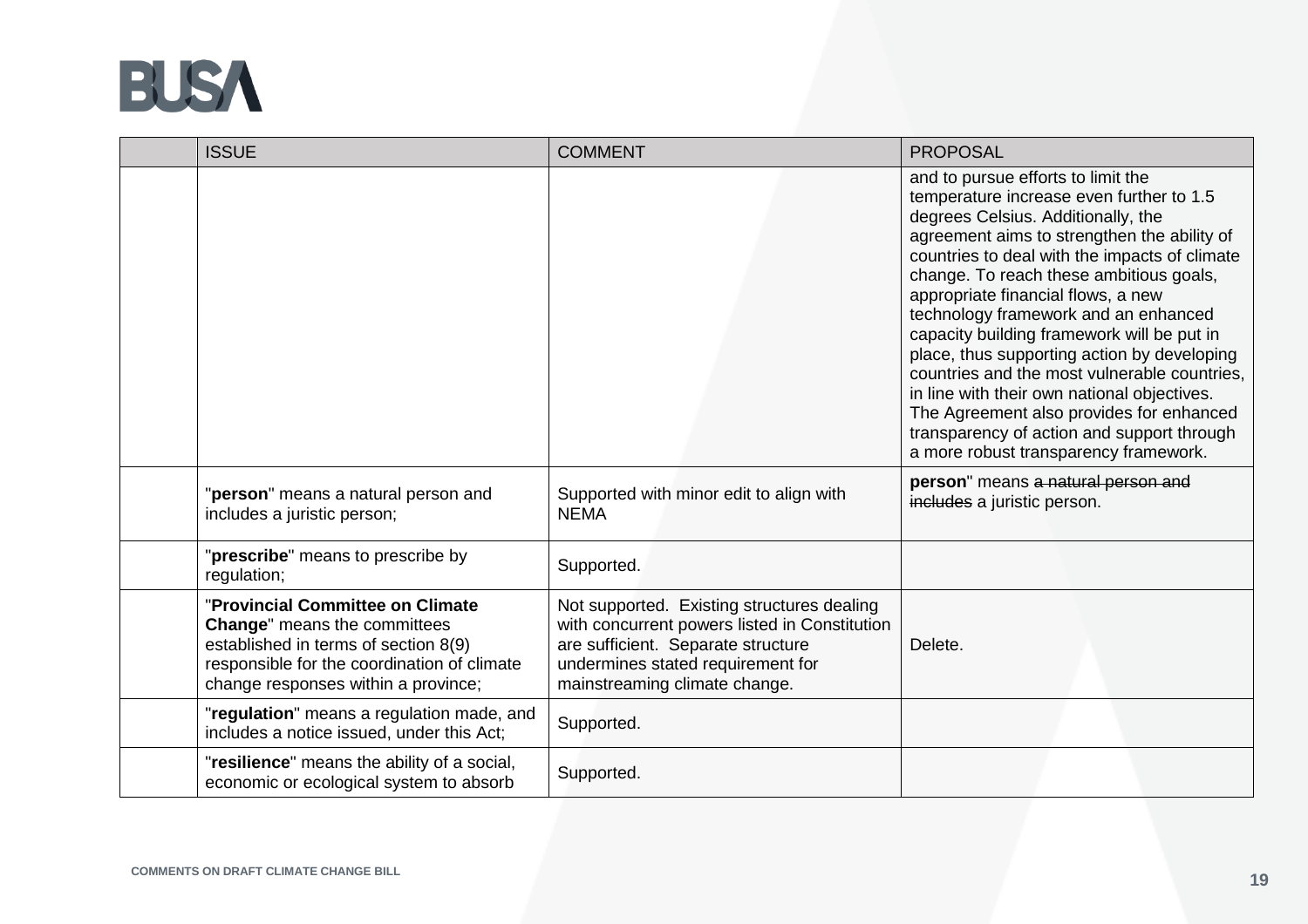

| <b>ISSUE</b>                                                                                                                                                               | <b>COMMENT</b>                                                                                                                              | <b>PROPOSAL</b>                                                                                                                                                                                                                                                              |
|----------------------------------------------------------------------------------------------------------------------------------------------------------------------------|---------------------------------------------------------------------------------------------------------------------------------------------|------------------------------------------------------------------------------------------------------------------------------------------------------------------------------------------------------------------------------------------------------------------------------|
| disturbances while retaining the same basic<br>structure and ways of functioning, the<br>capacity for self-organisation and the<br>capacity to adapt to stress and change; |                                                                                                                                             |                                                                                                                                                                                                                                                                              |
| "sector" means a collective term for a group<br>of activities with similar characteristics<br>which either emit greenhouse gases or are<br>vulnerable to climate change;   | Sector is understood in different ways for<br>mitigation and adaptation.                                                                    | "sector" for mitigation means a collective<br>term for a group of activities as defined by<br>the IPCC as sources for GHG emissions.                                                                                                                                         |
|                                                                                                                                                                            |                                                                                                                                             | "sector" for adaptation means a collective<br>term for a group of activities with similar<br>characteristics which are vulnerable to<br>climate change;<br>Include a list of sectors.<br>Water<br><b>Biodiversity</b><br>Agriculture<br>Forestry<br><b>Built environment</b> |
| "sector department" means a department<br>responsible for a Functional Area listed in<br>Schedule:                                                                         | Supported.                                                                                                                                  |                                                                                                                                                                                                                                                                              |
| "SETs" means Sectoral Emission Targets<br>which are greenhouse gas emission targets<br>(?) allocated to an emitting sector or sub -<br>sector over a defined time period;  | Supported provided that the definition for an<br>emitting sector is included as it is included<br>in the definition but not itself defined. | GHG emitting sector is a sector as identified<br>in the IPCC guidelines as a source of<br>GHG <sub>s</sub> .                                                                                                                                                                 |
| "SERP" means a sector emission reduction<br>plan required in terms of section 12(4) of<br>this Act:                                                                        | Supported provided additional comments on<br>the mandate of the Committee is included.                                                      |                                                                                                                                                                                                                                                                              |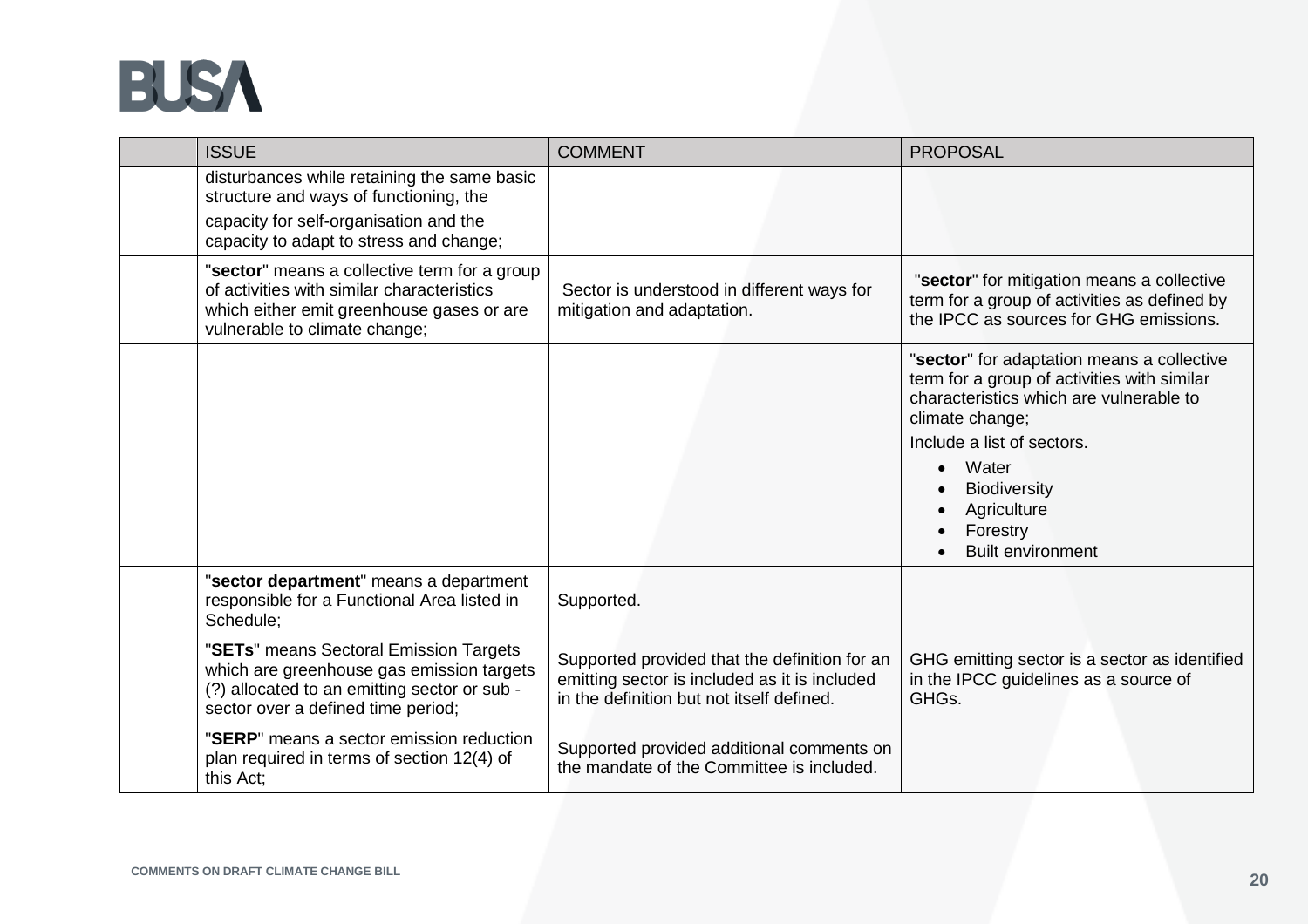

| <b>ISSUE</b>                                                                                                                                                                                   | <b>COMMENT</b>                                                                           | <b>PROPOSAL</b>                                                                                                                                                                                                                                                                                                                                                                                                                                               |
|------------------------------------------------------------------------------------------------------------------------------------------------------------------------------------------------|------------------------------------------------------------------------------------------|---------------------------------------------------------------------------------------------------------------------------------------------------------------------------------------------------------------------------------------------------------------------------------------------------------------------------------------------------------------------------------------------------------------------------------------------------------------|
| "sub-sector" means a further sub-division<br>of a sector of the economy according to the<br>activity or process that gives rise to<br>greenhouse gas reporting requirements<br>under this Act: |                                                                                          | Link to definition of sector.                                                                                                                                                                                                                                                                                                                                                                                                                                 |
| "sustainable development" has the<br>meaning assigned to it in section 1 of the<br>National Environmental Management Act;                                                                      | Supported.                                                                               |                                                                                                                                                                                                                                                                                                                                                                                                                                                               |
| "synthetic greenhouse gas" means a man<br>-made greenhouse gases:<br>hydrofluorocarbons (HFCs);<br>perfluorocarbons (PFCs); and<br>sulphur hexafluorides (SFs);                                | Not supported as it assumes other possible<br>GHGs as well. This is not specific enough. | PFC are bi-product of a process - not made<br>for a use.<br>See General Comments.                                                                                                                                                                                                                                                                                                                                                                             |
| "this Act" includes the Schedule to this Act,<br>and any regulations or notices issued under<br>this Act.                                                                                      | Supported.                                                                               |                                                                                                                                                                                                                                                                                                                                                                                                                                                               |
| "UNFCCC"                                                                                                                                                                                       | Omitted                                                                                  | The United Nations Framework Convention<br>on Climate Change (UNFCCC or FCCC) is<br>an international environmental treaty<br>negotiated at the United Nations<br>Conference on Environment and<br>Development (UNCED) in Rio de Janeiro in<br>1992.<br>The UNFCCC's main aim is the stabilization<br>of greenhouse gas concentrations in the<br>atmosphere at a level that would prevent<br>dangerous anthropogenic interferences with<br>the climate system. |
| "vulnerability" means the conditions<br>determined by physical, social, economic                                                                                                               | The definition of "vulnerability" is<br>problematic. Firstly, it is unclear whether      | UNFCCC - The degree to which a system is<br>susceptible to, or unable to cope with,                                                                                                                                                                                                                                                                                                                                                                           |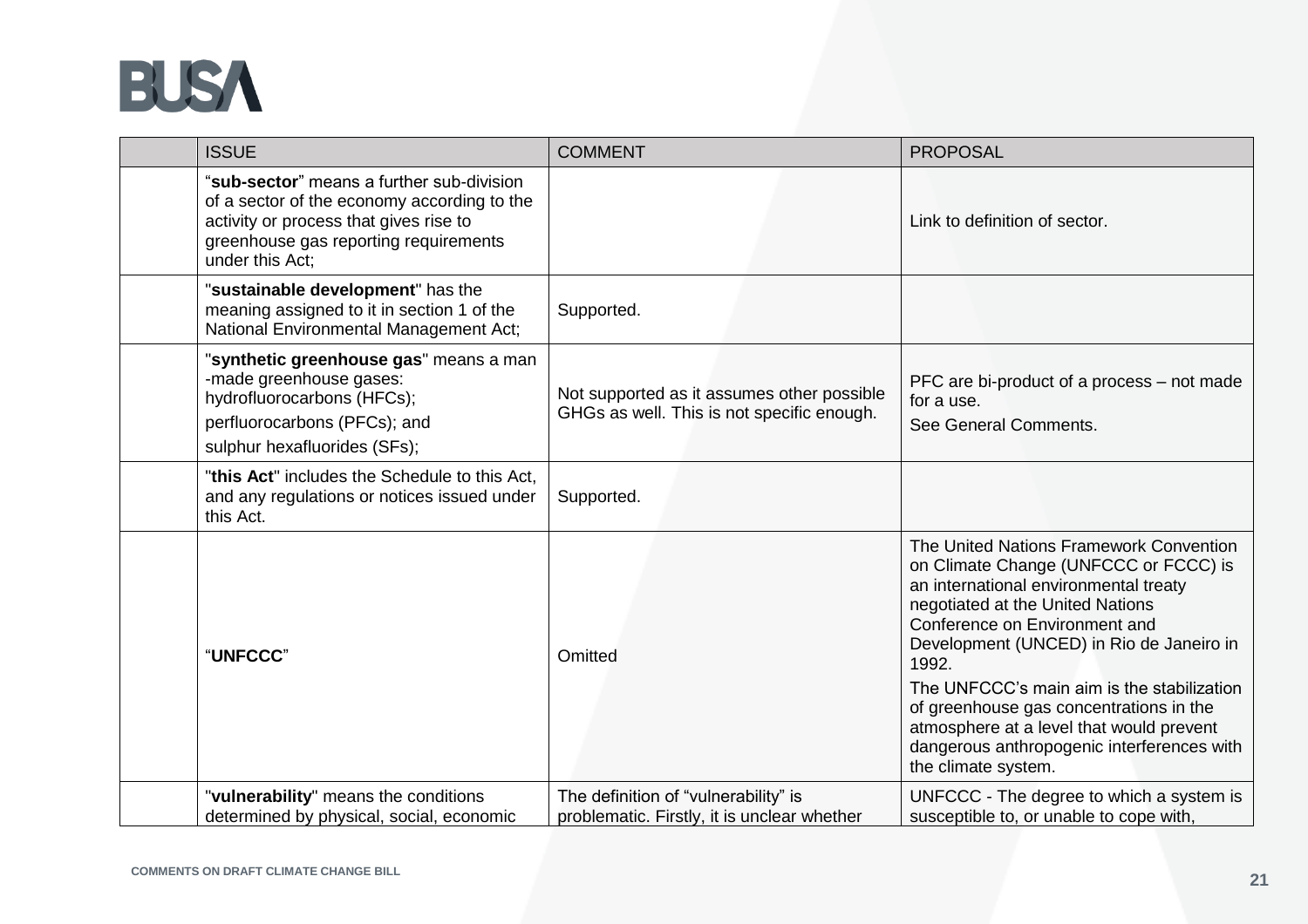

| <b>ISSUE</b>                                                                                                          | <b>COMMENT</b>                                                                                                                                                                                                               | <b>PROPOSAL</b>                                                                                                                                                                                                                                              |
|-----------------------------------------------------------------------------------------------------------------------|------------------------------------------------------------------------------------------------------------------------------------------------------------------------------------------------------------------------------|--------------------------------------------------------------------------------------------------------------------------------------------------------------------------------------------------------------------------------------------------------------|
| and environmental factors or processes,<br>which increase the susceptibility of a system<br>to the impact of hazards. | there are objective criteria which would<br>indicate whether a system is susceptible or<br>vulnerable to the impacts of hazard; and<br>secondly, it is unclear what constitutes a<br>"hazard" in the climate change context. | adverse effects of climate change, including<br>climate variability and extremes.<br>Vulnerability is a function of the character,<br>magnitude and rate of climate variation to<br>which a system is exposed, its sensitivity<br>and its adaptive capacity. |
|                                                                                                                       |                                                                                                                                                                                                                              |                                                                                                                                                                                                                                                              |